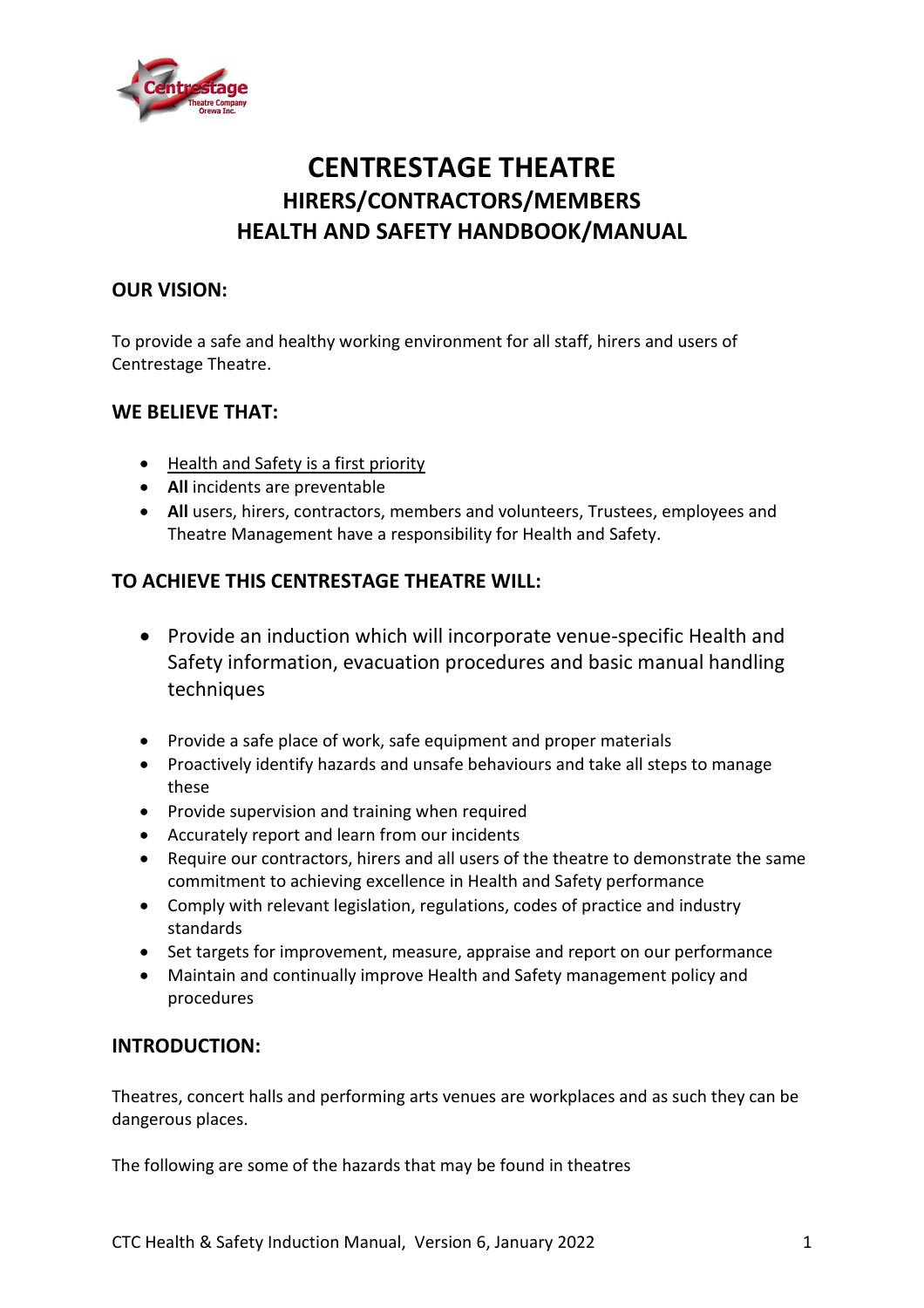

- Falling from height
- Manual handling
- Electrical
- Hazardous substances

### **SHARED RESPONSIBILITIES:**

We both have a responsibility to ensure the Health and Safety of the people in our theatre. Venue hirer and staff and members need to:

- Take reasonable care for their own Health and Safety
- Be aware of how their actions may affect others

Venue hirers and staff and members must not:

- Wilfully or recklessly interfere with or misuse anything provided by the venue in the interests of health and Safety
- Place other persons Health and Safety at risk

Health and Safety at Work Act 2015

# **WHAT THE THEATRE EXPECTS FROM YOU AS A USER OF THE THEATRE:**

- Abide by all the rules and procedures of the theatre contained in this hand book/manual, and in the theatre evacuation plan, and/or communicated to you by Theatre Management
- Be aware of what you do and how it may affect your safety and the safety of others
- Do not use any equipment or perform a procedure unless you have been trained and authorized to do so (or allow any members of your company to do so)
- All companies undertaking work at Centrestage Theatre must be aware of and abide by the Risk Assessment and Method Statement produced by Centrestage Theatre and ensure you have completed RM&HM documentation for your show. You must provide copies of this documentation to the Theatre Manager or CTC designated Technician prior to pack-in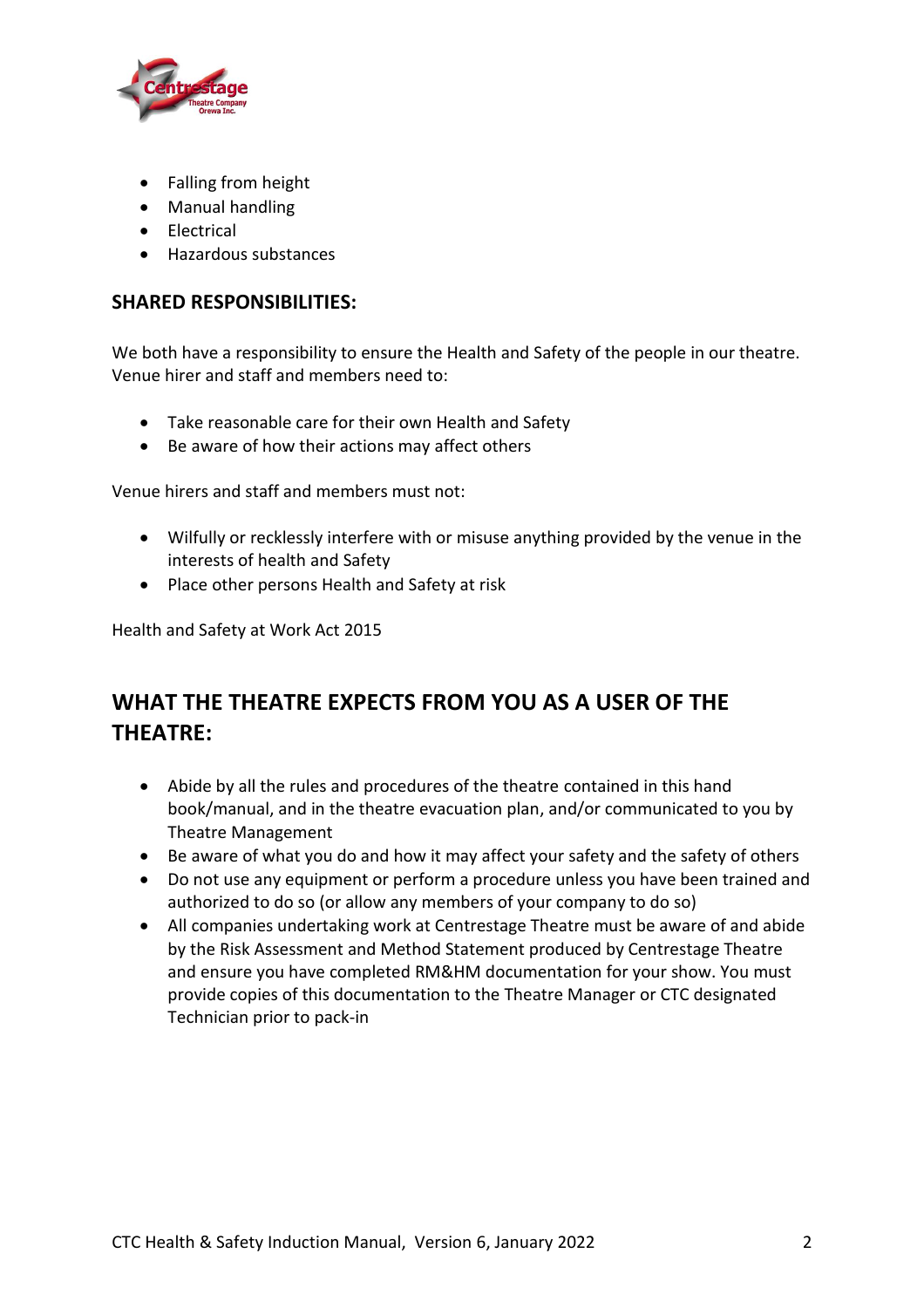

# **Centrestage Theatre Company**

**Health and Safety Policy Statement**

**Health and Safety is everyone's business, and everyone is expected to share in our commitment to avoid all accidents and incidents which may cause personal injury, property damage or loss of any kind.**

**Every employee, member, volunteer, hirer, contractor and all other users are expected to act safely at all times to ensure their own welfare and that of others in the venue.**

Our Method:

- It is a fundamental requirement of the Centrestage Theatre Company (CTC) that the company takes all practicable steps to Eliminate, Isolate or Minimise hazards in the workplace and that health and safety of all staff, members, volunteers and patrons be treated equally to other operational requirements of running the CTC.
- It is the responsibility of all employees, members and volunteers to reduce the risk of accidents and injuries by eliminating, isolating, or minimising hazards that may cause personal injury, occupational illness or property damage.
- CTC will provide a healthy and safe working environment for all its employees, members, volunteers, contractors/hirers, patrons and visitors. We will comply with legislation, codes of practice and industry standards and establish safe systems of work for all activities, as is laid down in this Health and Safety Manual.
- All committee members, employees, members, volunteers and contractors/hirers are accountable for the health and safety performance within their own work areas and areas of responsibility. Responsibilities include: a commitment to the accurate reporting and recording of all health and safety data, (accidents, incidents and injuries), high standards of housekeeping and hygiene, effective hazard management, competency training, accident reporting and emergency response.
- CTC expects everyone to accept the challenge of making the company a healthy and safe place to work, for all our staff, members, volunteers, patrons, contractors/hirers and visitors.
- CTC is committed to achieving high standards of health and safety management. We will minimise risk in all areas of our operations and advise all concerned parties of this policy and health and safety procedures.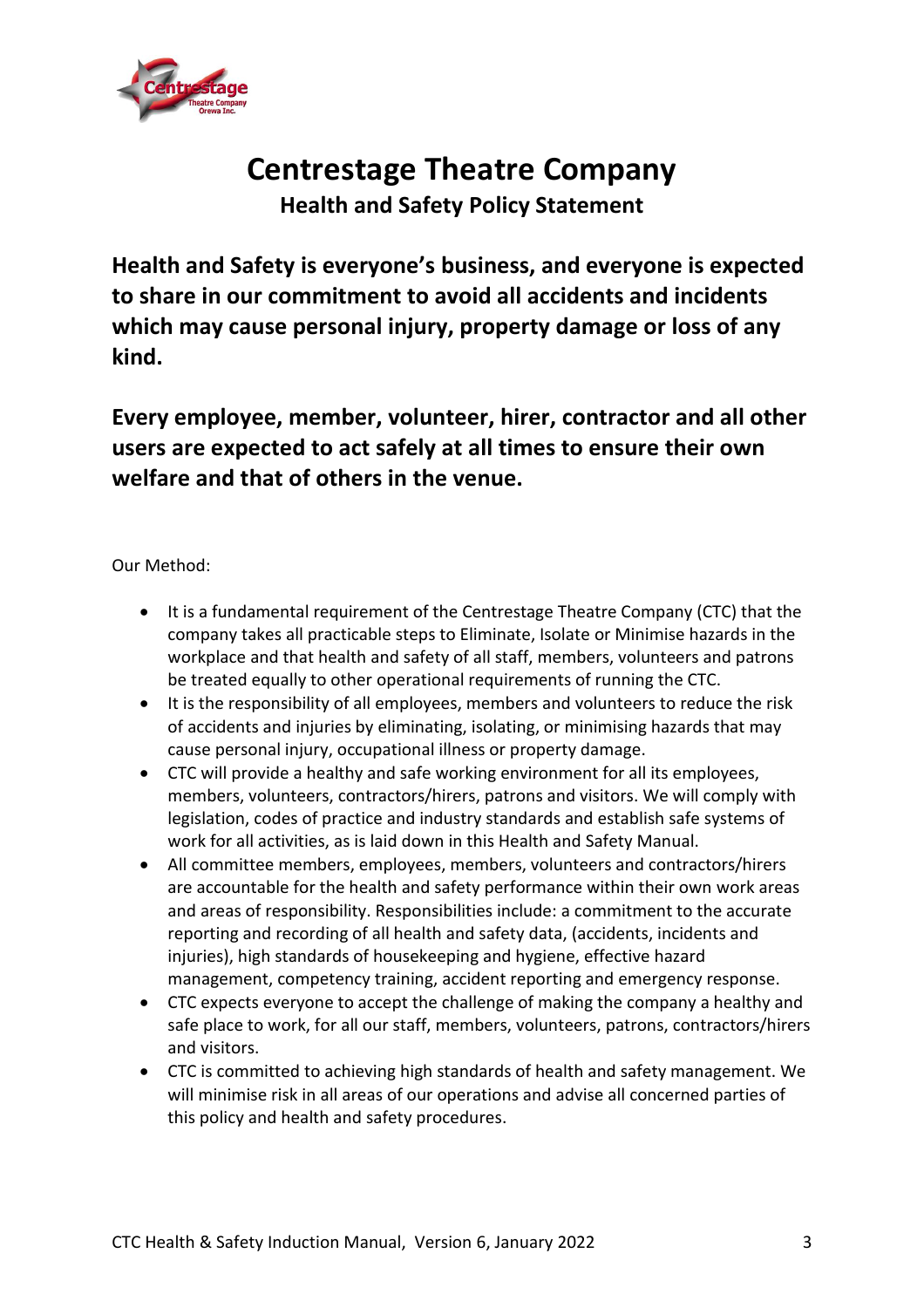

- The CTC Health and Safety Manual and procedures spell out specific responsibilities for all employees, members, volunteers, contractors/hirers and details of required actions and activities.
- All CTC crew and cast for CTC shows, and external companies undertaking work at Centrestage Theatre must be aware of and abide by the Health and Safety policies and Risk and Hazard Assessment processes produced by CTC for each show/event as well as the CTC's general H&S polices and safe practice guidelines. Additionally, all show crew must familiarize themselves with and abide by the detailed Risk Assessment and Hazard Management documentation produced by each individual company for their specific requirements (to be supplied to the CTC designated technician and Theatre Manager prior to pack-in; documentation to include comprehensive details about equipment/methods used for each show).
- An induction will be conducted by the CTC Technical officer or Theatre Manager (or other delegated, qualified person) which will incorporate venue-specific H&S information and evacuation procedures.
- Safe working practices must be abided by at all times.

#### **Discrimination and Sexual Harrassment Policy**

#### **Policy Statement**

Centrestage Theatre Company is committed to providing a safe environment for all its employees, members and visitors, free from discrimination on any grounds and from harassment, including sexual harassment, in accordance with the Human Rights Act (1993). It is prohibited under the Act to discriminate on the basis of: sex – including pregnancy, marital status – including civil union, religious belief (or lack thereof), colour, race or ethnic origin, physical or mental disability, age – if over 16, political opinion, employment status, family status, sexual orientation. See the Human Rights Act (1993) for exceptions to the above.

Centrestage Theatre Company will operate a zero tolerance for any form of discrimination or sexual harassment in the theatre, will treat all incidents seriously and promptly investigate all allegations of discrimination or sexual harassment. All complaints will be treated with respect and in confidence. No one will be victimised for making such a complaint.

#### **Definitions**

Discrimination: means any form of unequal treatment, whether imposing extra burdens or denying benefits. It may be intentional or unintentional. It may involve direct actions that are discriminatory, or it may involve rules, practices or procedures that appear neutral, but disadvantage certain groups of people. Discrimination may take obvious forms, or it may happen in very subtle ways. Even if there are many factors affecting a decision or action, if discrimination is one factor, that is a violation of this policy.

Harassment: means a course of comments or actions that are known, or ought reasonably to be known, to be unwelcome. Sexual harassment is unwelcome conduct of a sexual nature which makes a person feel offended, humiliated and/or intimidated. Sexual harassment can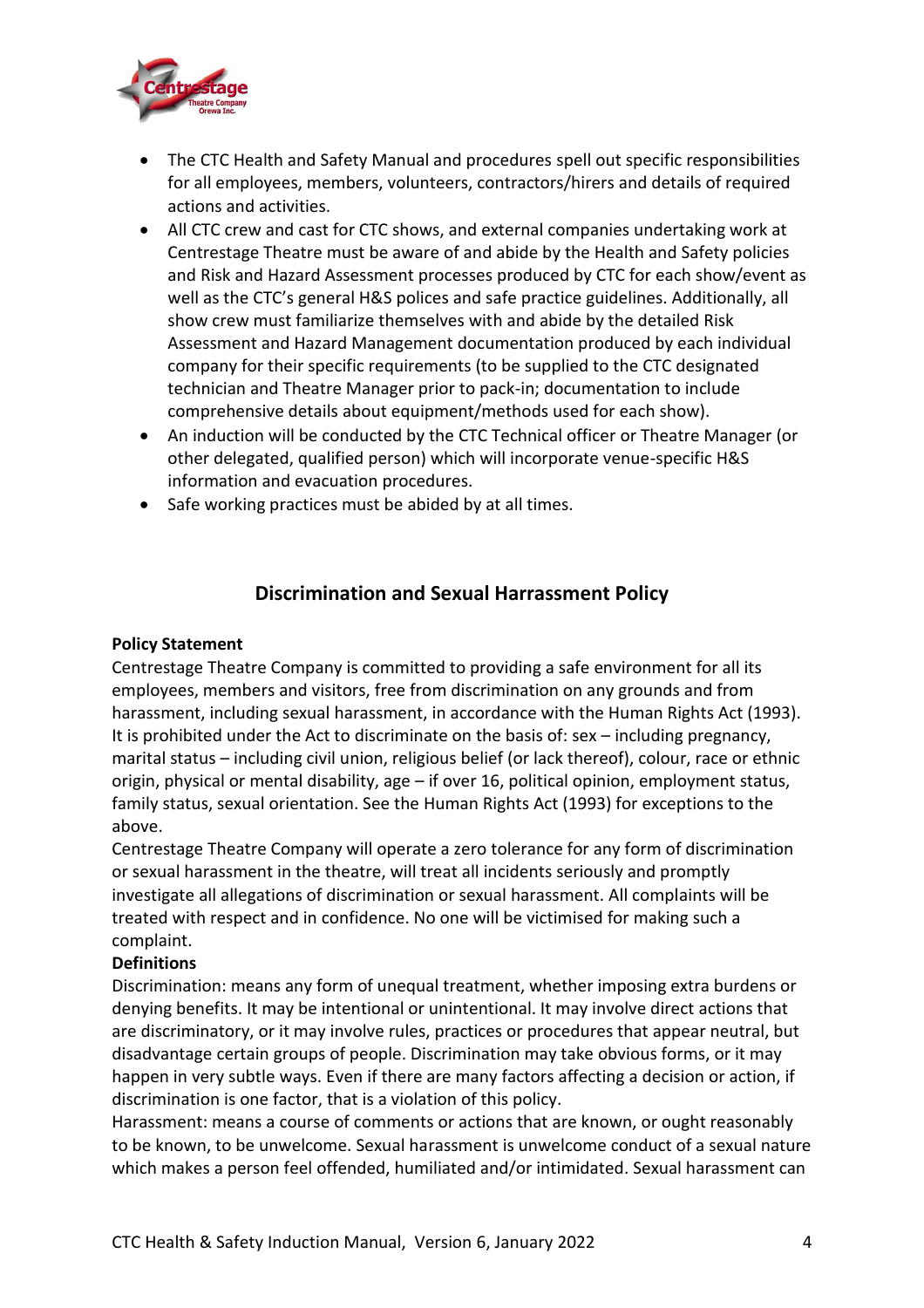

involve one or more incidents and actions constituting harassment may be physical, verbal and non-verbal. Examples of conduct or behaviour which constitute harassment include, but are not limited to:

Physical conduct

- Unwelcome physical contact including patting, pinching, stroking, kissing, hugging, fondling, or inappropriate touching
- Physical violence, including sexual assault
- Physical contact, i.e. touching, pinching

Verbal conduct

- Comments on a person's appearance, age, private life, etc
- The use of job-related threats or rewards to solicit sexual favours
- Sexual comments, stories and jokes
- Sexual advances
- Repeated and unwanted social invitations for dates or physical intimacy
- Insults based on the sex of a person
- Condescending or paternalistic remarks
- Sending sexually explicit messages (by phone or email)

Non-verbal conduct

- Sexually-suggestive gestures
- Whistling
- Leering

Anyone can be a victim of sexual harassment, regardless of their sex and of the sex of the harasser. Centrestage Theatre Company recognises that harassment may also occur between people of the same sex. What matters is that the sexual conduct is unwanted and unwelcome by the person against whom the conduct is directed.

All harassment and discrimination is prohibited whether it takes place within the theatre premises or outside, including at social events (including cast parties) or any other type of events sponsored by Centrestage Theatre Company.

#### **Complaints Procedures**

Given the sensitive nature of these types of complaints, confidentiality during the investigation and afterwards is very important.

Anyone who is subject to discrimination or harassment should in the first instance, if possible, inform the person who is being complained about that the conduct is unwanted and unwelcome. Centrestage Theatre Company recognises that sexual harassment may occur in unequal relationships (i.e. between a director and actor) and that it may not be possible for the complainant to inform the person who is being complained about. If a complainant cannot directly approach the person being complained about, she/he can approach a designated person - either the Production Manager, the Committee President, Vice President or any other committee member that is accessible to the complainant and who the complainant feels safe to discuss the issue with.

An investigation into the complaint will focus on the person being complained about. At the end of the investigation, if a decision is made that there was discrimination or harassment,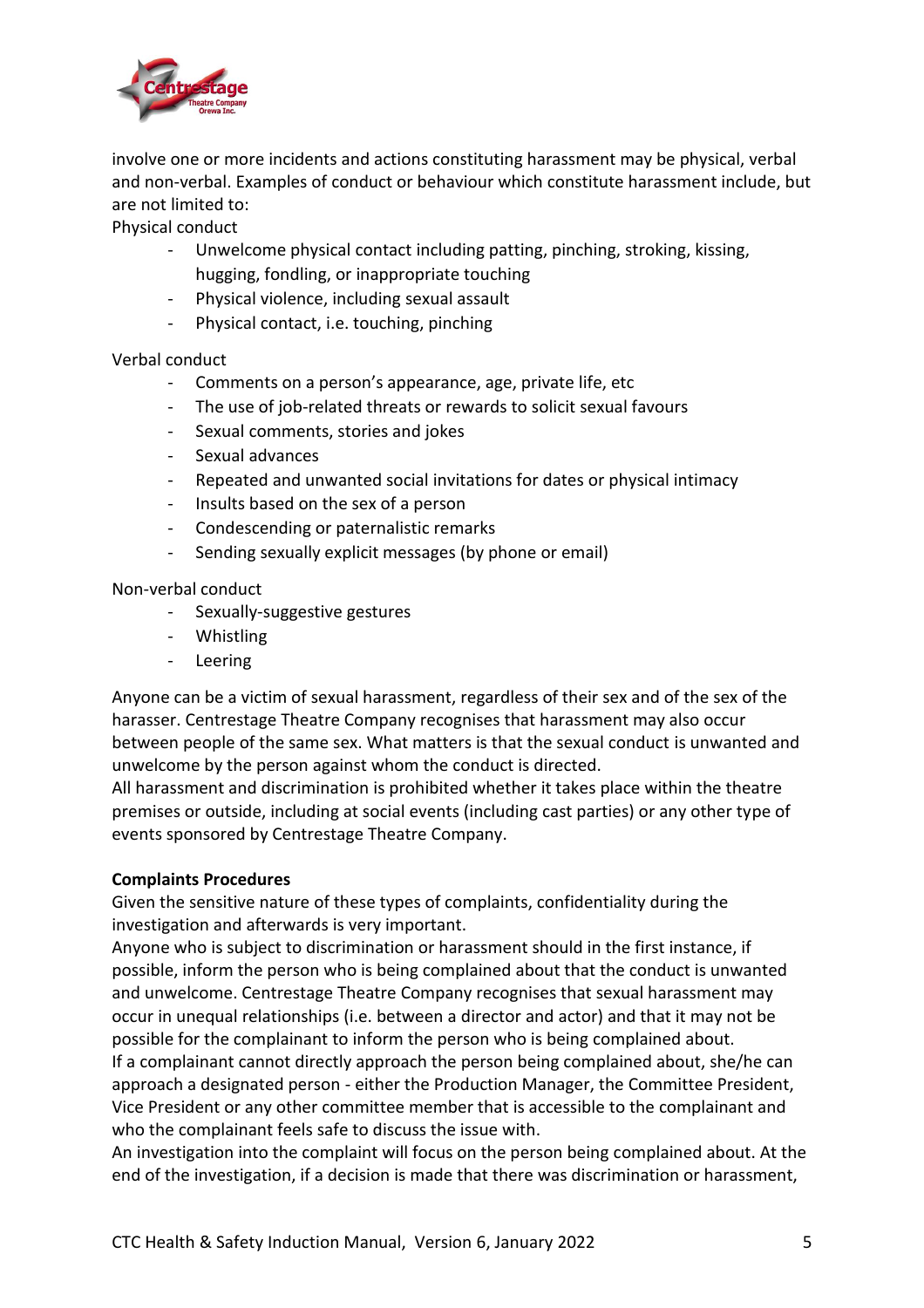

appropriate disciplinary action may be taken against them and will depend on the seriousness of the behaviour which caused the complaint.

When a designated person (as described above) receives a complaint of harassment or discrimination, she/he will:

- Immediately record and keep confidential the dates, times and facts of the incident(s)
- Ascertain the views of the complainant as to what outcome she/he wants
- Ensure that the complainant understands Centrestage Theatre Company's procedures for dealing with the complaint
- Discuss and agree the next steps: either informal or formal complaint, on the understanding that choosing to resolve the matter informally does not preclude the complainant from pursuing a formal complaint if she/he is not satisfied with the outcome
- Keep a confidential record of all discussions
- Respect the choice of the complainant
- Ensure that the complainant knows they can lodge the complaint outside of the company through the relevant legal framework, i.e. NZ Police

#### **Informal Complaints Mechanism**

If the complainant wishes to deal with the matter informally, the designated person will:

- Give an opportunity to the person being complained about to respond to the complaint
- Ensure that the person being complained about understands the complaints mechanism
- Facilitate discussion between both parties to achieve an informal resolution which is acceptable to the complainant
- Ensure that a confidential record is kept of what happens
- Follow up after the outcome of the complaints mechanism to ensure that the behaviour has stopped
- Ensure that the above is done speedily and within two days of the complaint being made

#### **Formal Complaints Mechanism**

If the complainant wants to make a formal complaint or if the informal complaint mechanism has not led to a satisfactory outcome for the complainant, the formal complaint mechanism should be used to resolve the matter.

The designated person who initially received the complaint will refer the matter to the Centrestage Theatre Company full committee to instigate a formal investigation. The Committee will:

- Interview the complainant and person being complained about separately
- Interview other relevant third parties separately and any witness' if possible
- Decide whether or not the incident(s) of discrimination or harassment took place
- Produce a report detailing the investigations, findings and any recommendations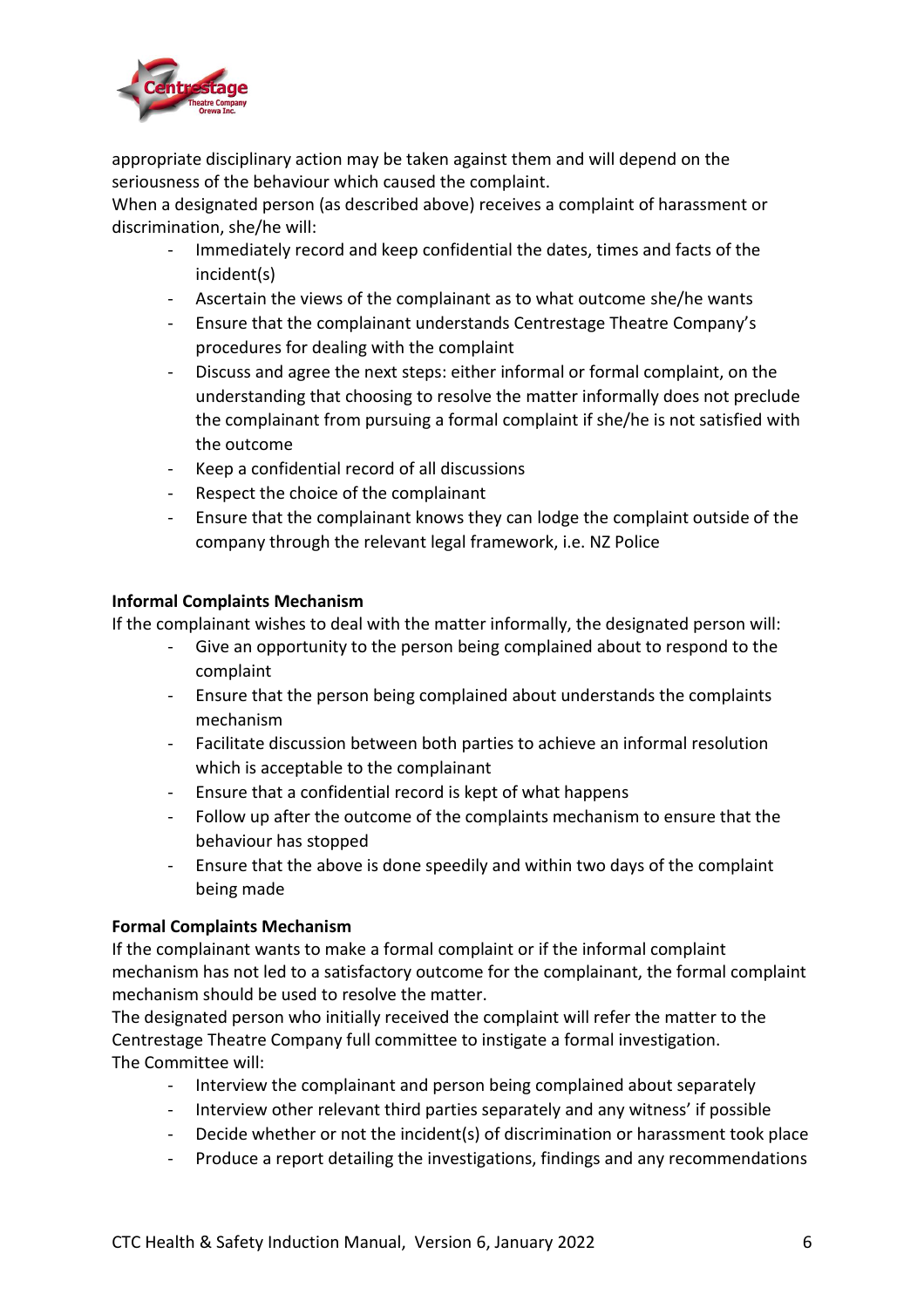

- If the harassment took place, decide what the appropriate remedy for the complainant is, in consultation with the complainant (i.e. – an apology, a change to the working environment; may mean removing the person complained about from a production cast or crew, or from a volunteer position, training for the person being complained about, discipline, suspension or dismissal for a staff member)
- Follow up to ensure that the recommendations are implemented, that the behaviour has stopped and that the complainant is satisfied with the outcome
- If the committee cannot determine that the harassment or discrimination took place, they may still make recommendations to ensure the proper functioning of the production or workplace environment
- Keep a record of all actions taken
- Ensure that the process is done as quickly as possible and in any event within five days of the complaint being made

# **Centrestage Theatre Company Code of Conduct**

The purpose of this code of conduct is to inform members, staff, volunteers and visitors on the standards of conduct required.

Company members (and visitors) are expected to act honestly, conscientiously, reasonably and in good faith at all times when carrying out their duties/roles and in their relationships or interactions with other people.

Expected Behaviours:

- Be present at the agreed times and tell the appropriate designated person if you are unable to attend your rehearsal/performance/duty or other role with CTC
- Carry out all actions undertaken at CTC in a safe, efficient and competent way
- Comply with lawful and/or reasonable direction, instructions and policies
- Respect the privacy of individuals and only use confidential information for the purposes for which it was intended as per the NZ Privacy Act 1993
- Neither use, nor allow the use of Centrestage Theatre Company's property, resources, information, intellectual property or funds other than for authorised purposes
- Observe all CTC Health and Safety procedures and policies including: keeping yourself and others safe at all times – notifying CTC about hazards and risks, or potential hazards and risks in and outside the theatre environment – notifying CTC about any accident, incident or property damage – complying with New Zealand laws.

Company members (and visitors) will not:

- Create any liability for CTC without authorisation
- Act in a way which may bring CTC into disrepute (including the use of email, social media and other internet sites, engaging with media etc)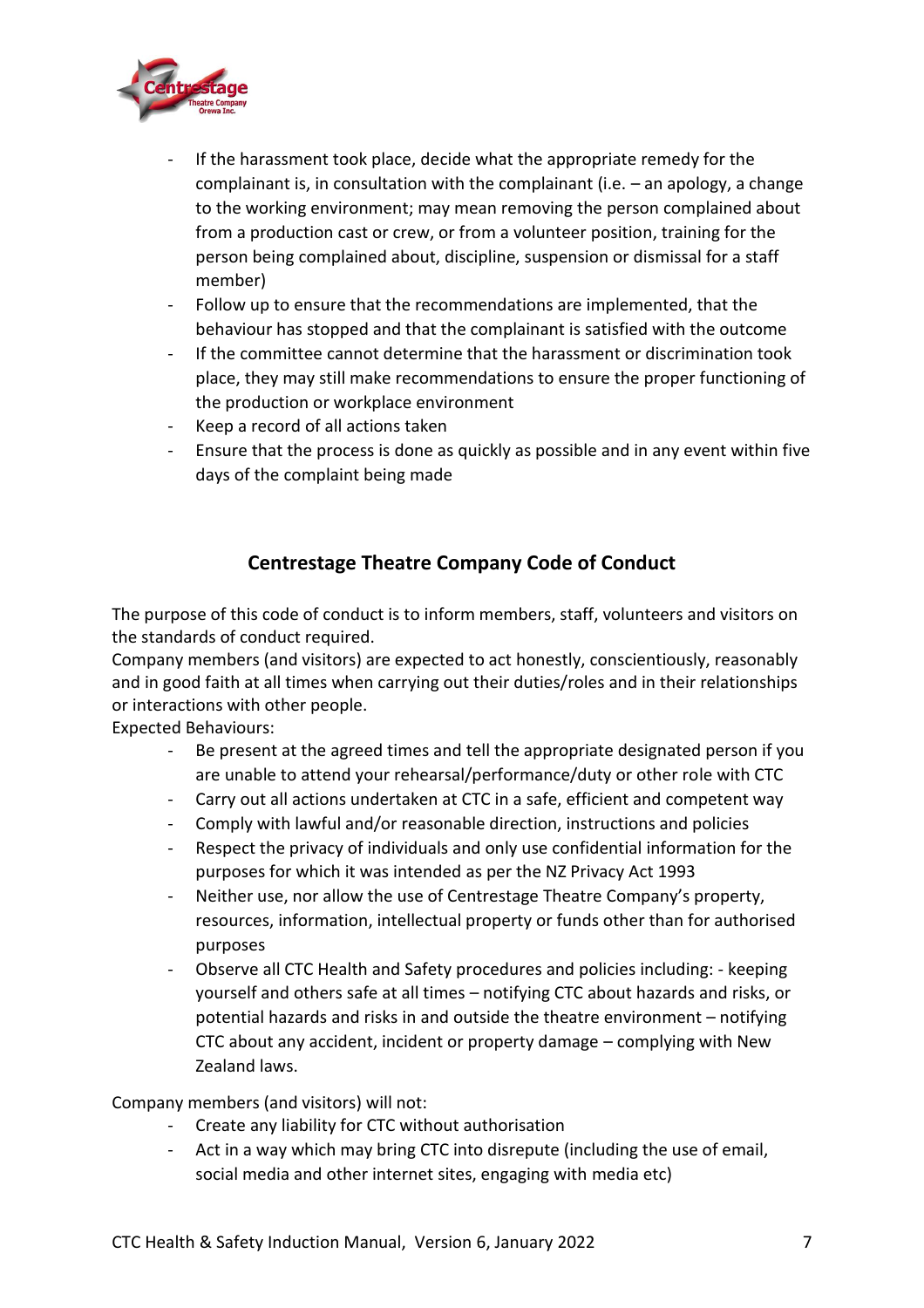

- Engage in any activity that may cause physical or mental harm to another person (such as verbal abuse, physical abuse, assault, sexual or racial harassment, bullying)
- Be affected by alcohol, medication or non-prescription drugs that hinder safe performance or execution of duties/roles while undertaking roles or duties for CTC
- Engage in any activity that may damage CTC property or assets
- Have unauthorised possession of property belonging to anyone else
- Engage in a criminal activity at CTC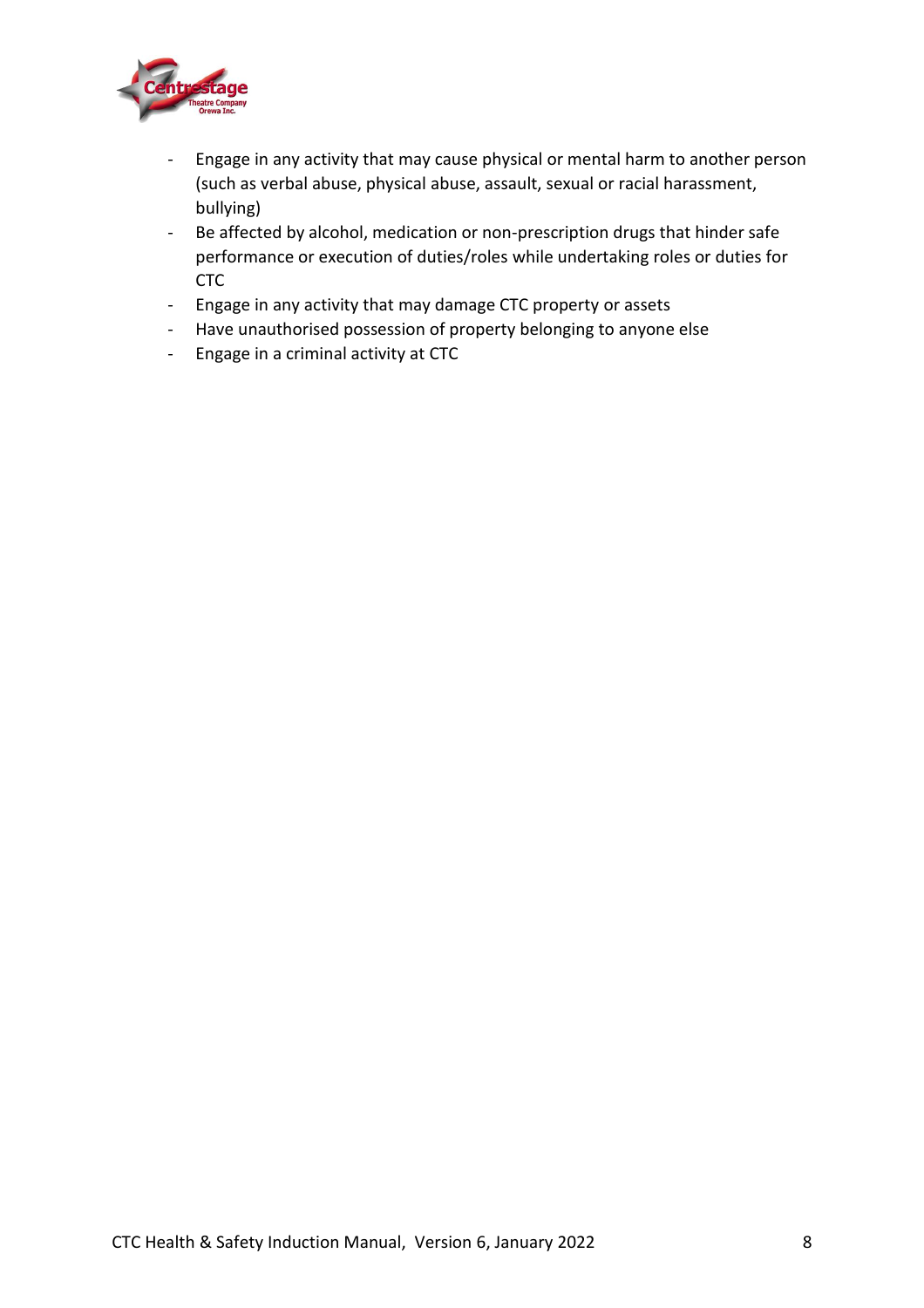

# **Safety Keeps the Show in Business**

# **EMERGENCY PLANNING AND READINESS:**

# **Emergency Evacuation**

Emergency evacuation of the theatre may be required for any number of reasons and in case of emergency you should:

- Be fully aware of the theatre emergency evacuation procedures
- Have familiarised yourself with all emergency exits and equipment
- Obey the directions of **Chief Fire Warden, Ushers (wardens) and Stage Manager** and exit the building in a calm and orderly fashion
- Do not attempt to fight a fire unless you have been trained to do so
- **Most importantly – do not panic!**
- Centrestage Theatre staff will provide an induction to all hirers and users to review these venue-specific details
- Centrestage Theatre is fitted with fire detectors in addition to fire extinguishers
- Emergency doors and escape routes **MUST** be kept clear at all times
- All flexible fabrics used on scenery/props must be flame-retarded. If not purchased as such, they can be made flame-retarded by applying certain chemicals. Spray on fire retardant can be bought as a pre-made mixture
- Costumes should be fire-retarded when there is a risk present by the use of naked flame and/or pyrotechnics in the production
- Approved flame retarding materials and methods of application must be used and a register of all items that have been fire retarded, detailing type of fire retardant and when applied, should be maintained and made available to anyone, including **Theatre Management**, on request

**Alarm:** A person discovering a fire must act quickly to raise the alarm. Once an alarm is given you can help prevent serious injuries by ensuring that:

- You are familiar with the location of fire exits and where fire-fighting equipment is located
- Ensure that access to fire-fighting equipment and emergency exits are always kept clear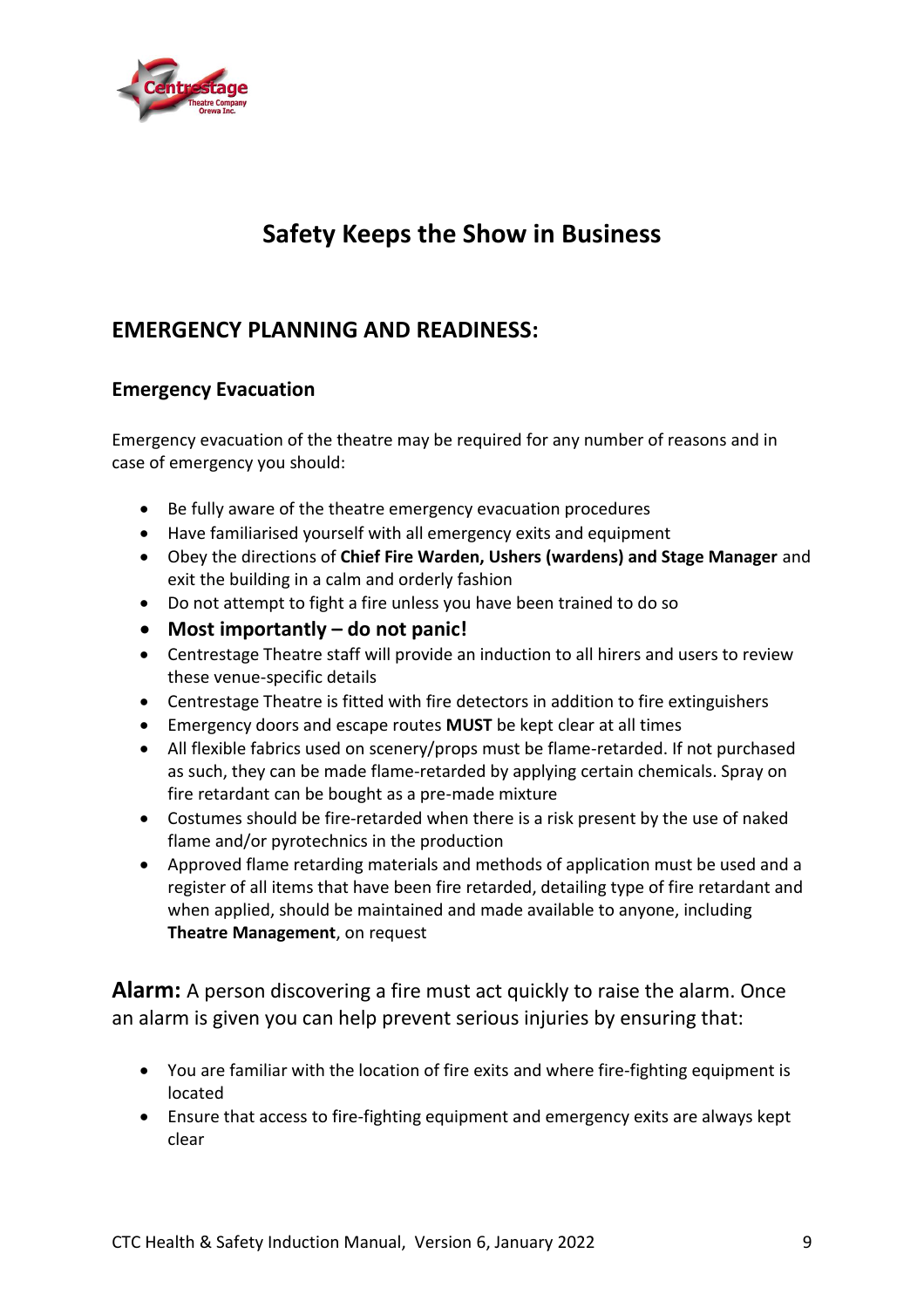

- When safe to do so, close all doors and windows as you leave the area. Follow the emergency evacuation procedures provided and any instructions given by designated **Fire Wardens** (if applicable)
- Ensure your company has designated a **Fire Warden** for Back of House (BOH), usually the **Stage Manager**, this is in addition to the **Chief Fire Safety Officer** provided by the venue – this **Fire Warden** will ensure that all persons BOH have evacuated the building, will not allow any persons to enter or re-enter the building through the BOH until authorised by the **NZ Fire Service** or **Chief Fire Safety Officer** and will ensure that all persons in your company are accounted for and clear

### **EMERGENCY EVACUATION PROCEDURES FOR EARTHQUAKES**

Most casualties from earthquakes are caused by falling objects, collapsing debris and/or moving furniture, plus after effects like fire. Take action at the first indication of the ground shaking

#### **If indoors:**

• Take shelter under a solid structure e.g. doorframe or table/desk. Keep away from shelves or structures with heavy objects and from windows that may break

#### **If there is no suitable cover, the following procedure should be used:**

- Drop to knees away from windows
- Keep knees together
- Clasp both hands firmly behind the head, bowing the neck
- Bury the face and arms, protecting the head

#### **When the shaking stops:**

- Stay inside, unless you are confident that it is safe to move outdoors
- If safe to do so, turn off power sources
- Persons outside must stay outside

•

Major earthquakes are often followed by after-shocks. Normally these are of a lesser magnitude

Centrestage Theatre recommends that for the duration of your event your **Stage Manager** or **Assistant Stage Manager** (or other responsible delegate) keep cast and crew important items i.e. keys and wallets, in a box during the performance, which can be removed in the event of an emergency evacuation of the building, as there may be a significant delay before people can gain access to the venue to collect their belongings

#### **HAZARDS and RISKS**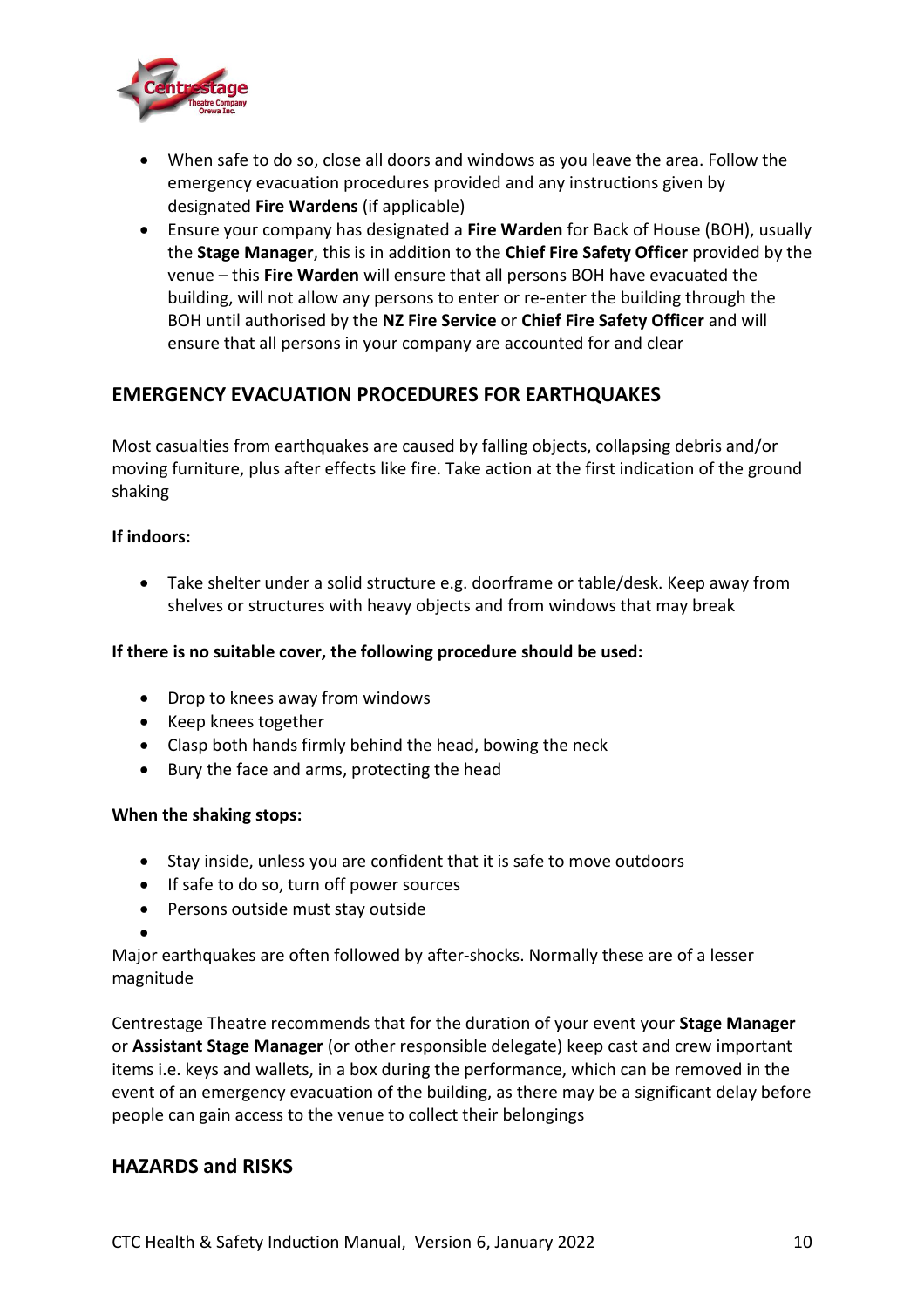

Remember:

- A **hazard** is something that has the potential to cause harm, injury or disease
- A **risk** is a measure of the probability of the **hazard** occurring

#### **Hazard Management**

**All hirers and users of Centrestage Theatre (including CTC shows) must complete a hazard identification and risk assessment form for each production All directors and designers are required to operate within the bounds of relevant and current Health and Safety legislation when designing sets and setting blocking of performers for their productions – Health and Safety of all personnel must be a first priority at all times**

The most important outcome of the hazard identification process is: Knowing what to do about the hazard

- When you have assessed a hazard and consider the likelihood of an injury occurring you should **Eliminate or Minimize the Hazard to manage the risks**
- If you observe a hazard or hazardous situation you must report it immediately to the designated person in charge at the time, or your H & S coordinator for your production usually the **Production Manager/Stage Manager/Head Technician** and if appropriate the **Theatre Manager**
- If it is a physical hazard, such as broken glass or an unstable set piece or rostra too high and not sufficiently railed, ensure that it is signed/taped to avoid injury until it can be repaired or replaced
- Complete a Hazard Report Form for every hazard or hazardous incident or safety problem that you notice and hand it to the person in charge of your production.

# **Manual Handling**

Manual handling can involve:

Lifting, pushing, pulling, restraining, gripping, carrying or moving

These types of activities often result in some form of musculoskeletal type of injury

Manual handling tasks should undergo:

Hazard identification and risk assessment followed by establishment of a safe system of completing the task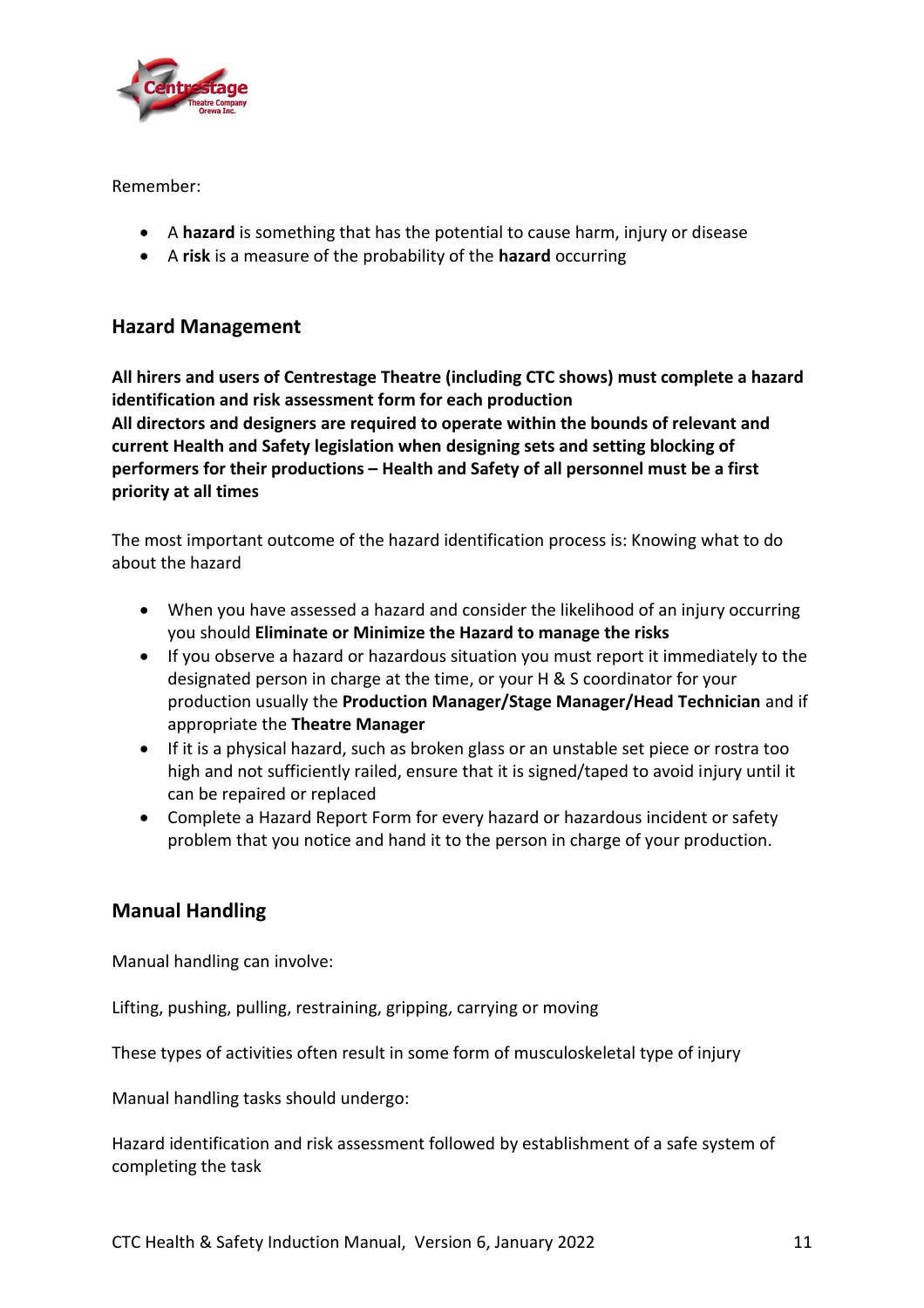

The reduction of the risk of incurring a musculoskeletal type of injury can be achieved by a safe system of work involving:

- Team lifting
- Reducing the weight
- Applying some form of mechanical assistance i.e. a hand trolley
- Reducing the dimensions
- Using lift aids
- Redesigning the task and;
- Adopting correct lifting procedures



# **Remember: If unsafe or if you are unsure, do not perform the task**



**Use of electrical equipment**

Do

• Use only current tested and tagged equipment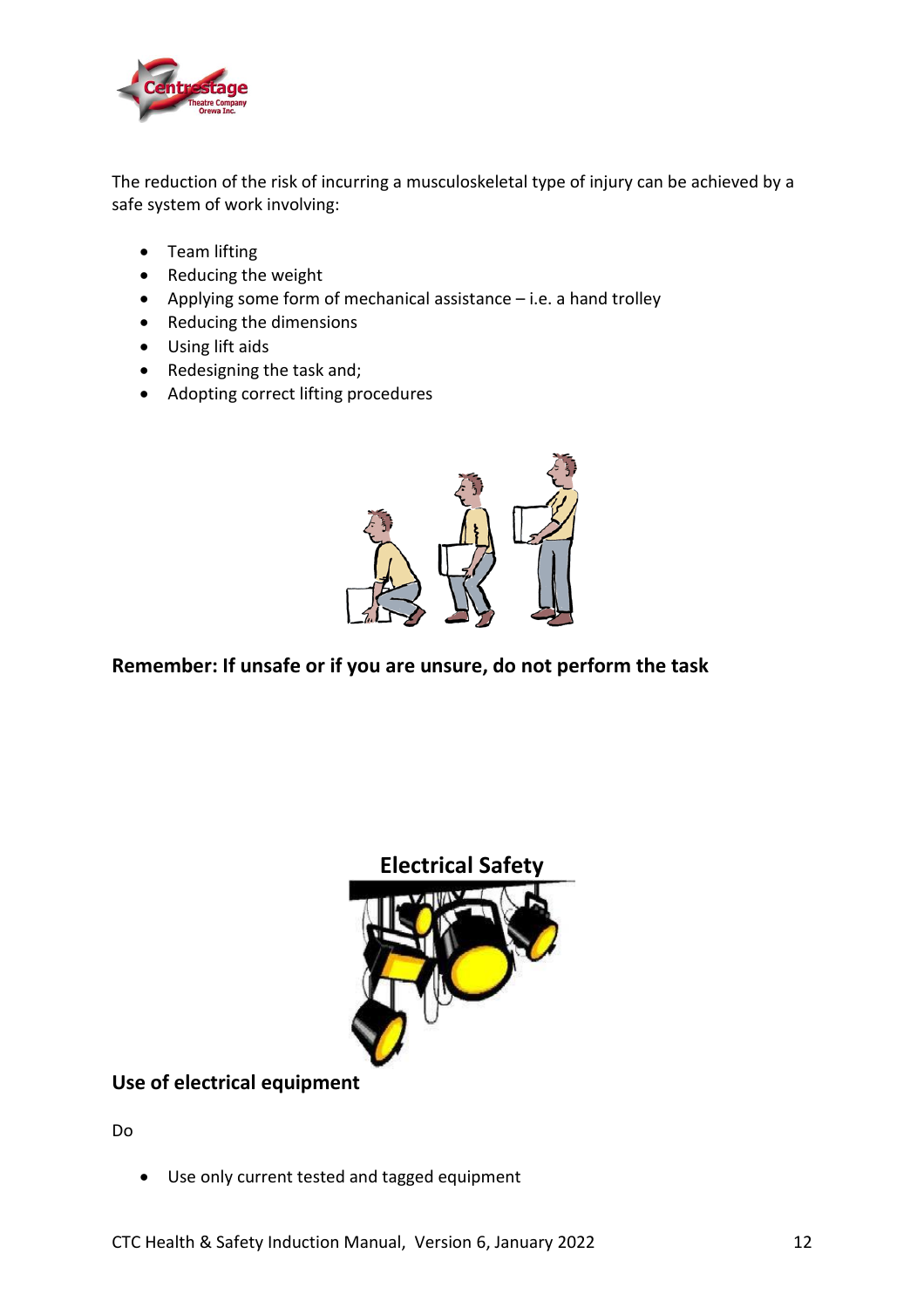

- Remove faulty equipment from service
- Report electrical faults to **CTC designated technician** or **Theatre Manager**

Do Not

- Do not use equipment that is untested and tagged
- Do not use faulty equipment
- Do not perform electrical installations unless qualified and authorized by **Theatre Management** or **Trustees**
- Do not undertake electrical work while alone in the theatre at any time

#### **Safe Work at Heights - General Guidelines**

-No person should enter or exit the stage area when anyone is working at heights without the express permission of the Person in Charge i.e. **Production Manager** and/or **Head Technician**

-Warning signs must be clear, unobstructed and in conspicuous places -When working at heights, only essential tools and equipment should be used -Prior to ascending, all tools should be secured with lanyards to prevent them falling on people below and pockets must be empty

- Falls from height have the potential to result in severe injury or death
- Risk assessment must be undertaken for any task that requires work above 1.8 metres high and safe access must be provided
- Persons working at height must wear the appropriate fall protection equipment and have a safe means of access
- Persons may **NEVER** work alone in the theatre while working at height
- Personnel assisting, or on the ground, **must wear a hard hat** and secure the perimeter beneath the area being worked in
- Persons working beneath suspended plant or equipment may **NEVER** work alone in the theatre and **must wear a hard hat** at all times, and also secure the area underneath the suspended items
- Ensure all ascent/descent of ladders is performed **facing** the ladder and that you grasp the sides and not the rungs
- Appropriate footwear must be worn to minimise the risk of slipping; appropriate clothing must be worn to minimise the risk of snagging; hair should be tied back at all times
- When working at height on elevated truss or other such structure, a safety wire should always be rigged to allow the person working at height to attach to securely, in order to safely undertake tasks required. Safety harnesses worn must be in accordance with the relevant NZ Standards
- All platforms above 3m in height that are to be used and could result in a fall must have a risk assessment undertaken, and safety guards or a fall prevention system for those using the platform
- Walking on open beams or sliding down beams that are over 1.8metres high must only be done with appropriate safety harnesses and lanyard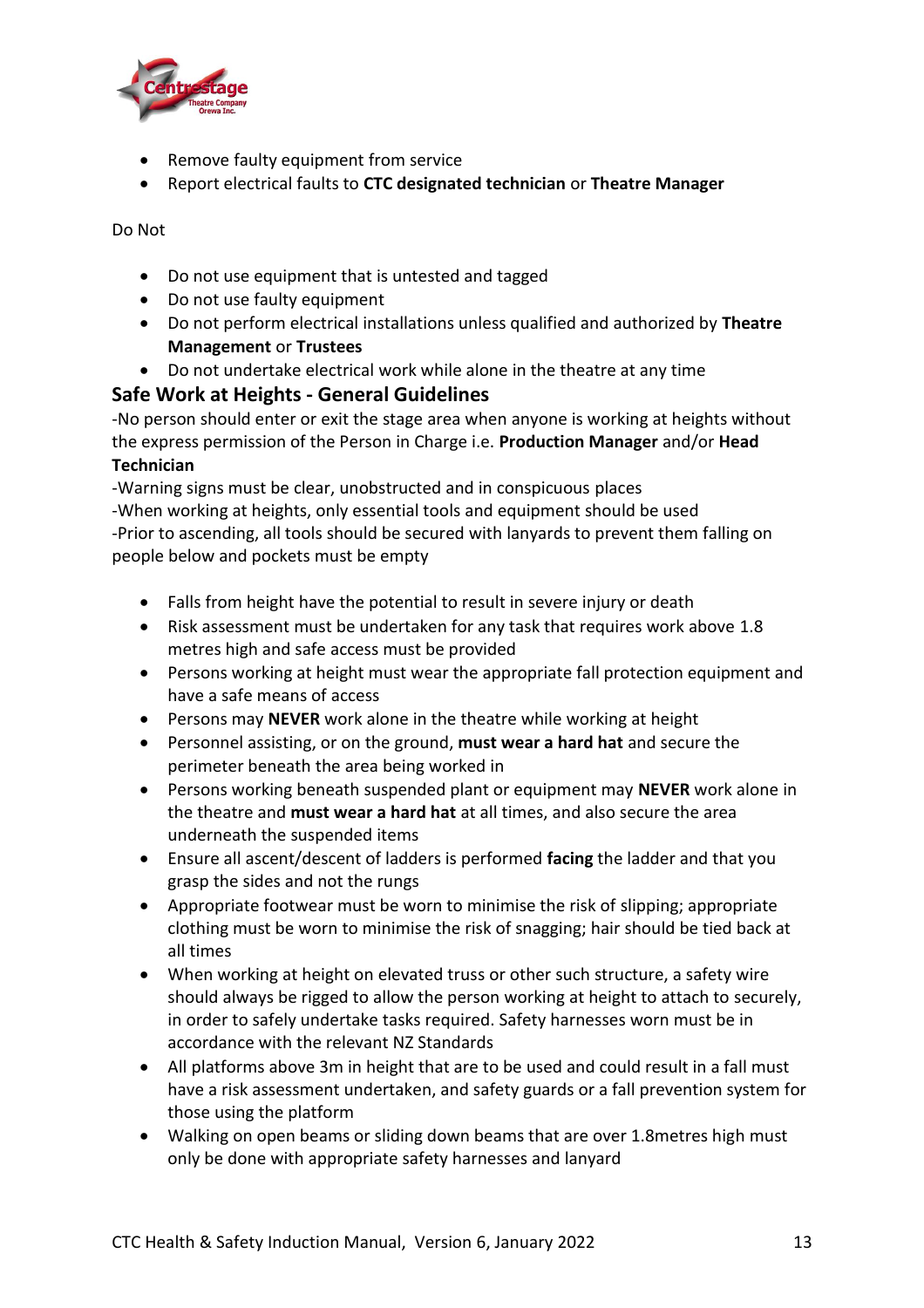

### **Hazardous Substances**

Theatrical venues use a variety of substances that may be hazardous

Prior to using any substance:

- Obtain a material safety information sheet from the supplier or manufacturer
- Identify the hazards
- Assess the risks
- Implement control strategies to reduce the risks
- Ensure personal protective clothing is worn

An example of a hazardous substance is the fluid in a smoke machine. The use of this substance creates certain hazards and risks that require assessment.

It is essential that users of the theatre obtain approval from the **CTC designated technician**  or **Theatre Manager** for the use of any substance at the venue and the substance is then noted

#### **Safe Use of Equipment**

The theatre uses a variety of equipment for each production. Some of the equipment requires a licenced operator or specialized training

Verification/documentation of licence and training will be required

Do not attempt to use any equipment within the venue unless you are trained, qualified and have received authorization from the **technical staff** or **Theatre Manager**

#### **Noise**

Exposure to excessive levels of noise may cause a loss of hearing ability

- Noise induced hearing loss is not repairable nor will your hearing ability return to pre-existing levels
- A rough indication that you are exposed to excessive levels of noise is when you are communicating with someone and you have to approach that person closer than normal to determine what they are saying

The occupational exposure limits for noise are stated in Regulation 11 of the Health and Safety in Employment Regulations 1995. Regulation 11 requires employers to take all practicable steps to ensure that no employee is exposed to noise above the following levels:

a) Eight-hour equivalent continuous A-weighted sound pressure level, LAeq,\*h, of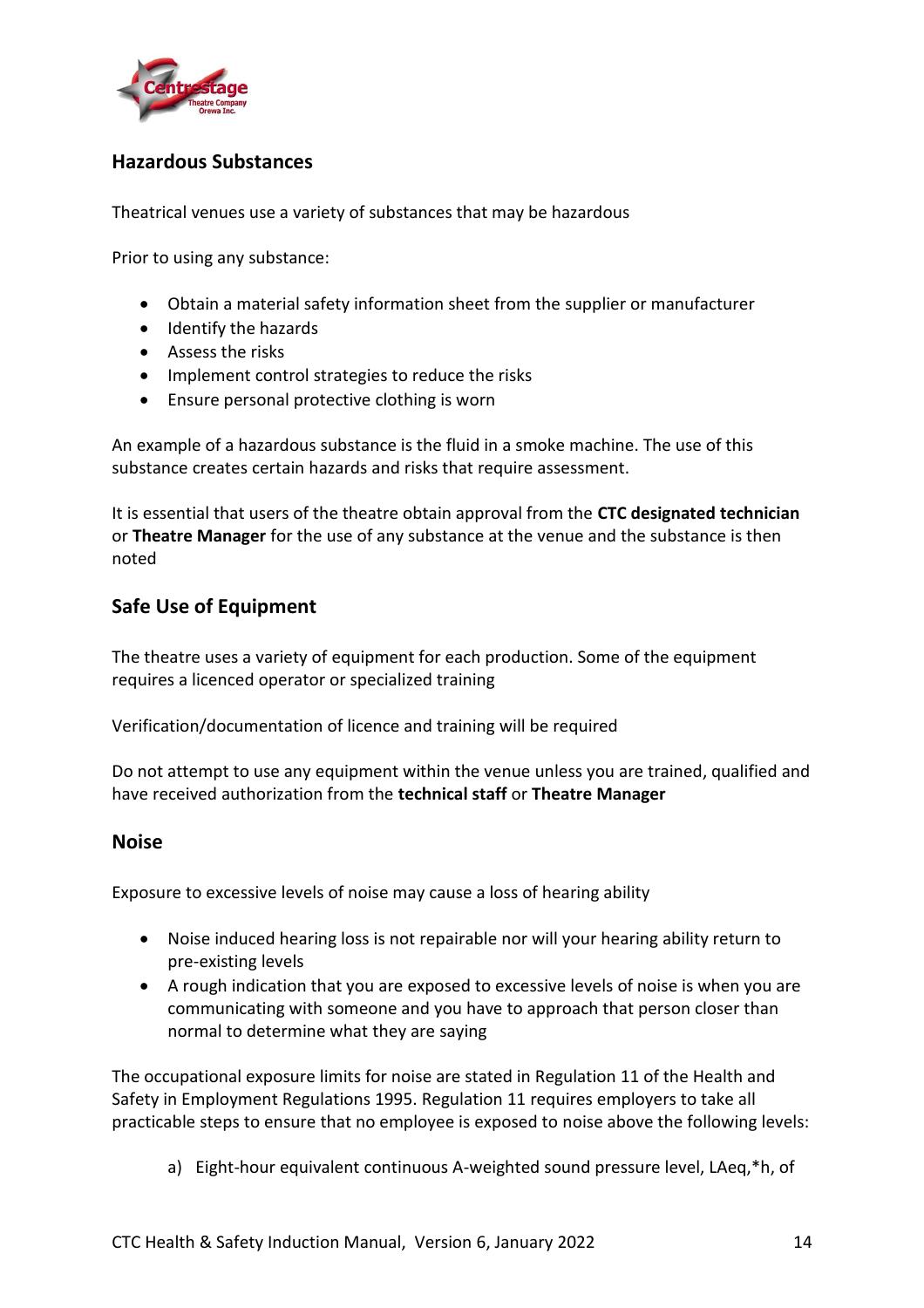

85 dB(A); and

b) Peak sound pressure level, Lpeak, of 140 dB, - whether or not the employee is wearing a person hearing protector

It is advisable that personal hearing protection devices such as ear muffs or ear plugs be worn when communication is difficult or discomfort is experienced during noisy periods

Noise also causes secondary risks in that it is difficult to detect approaching vehicles or hear warning signals

### **Set Construction**

The construction of sets used in performances should initially undergo the hazard identification and risk assessment process. The system of work for set construction effects many people and the following factors are examples of what should be considered **PRIOR** to construction commencing:

- Total weight
- Slips, trips and falls
- Stage loading
- Plant used
- Manual handling
- Structural integrity
- Activities during pack-in and pack-out
- See above notes re **working at heights** and **working with suspended plant** and other items

# **Flying Scenery**



All rigging activities will be undertaken by competent and authorised rigging personnel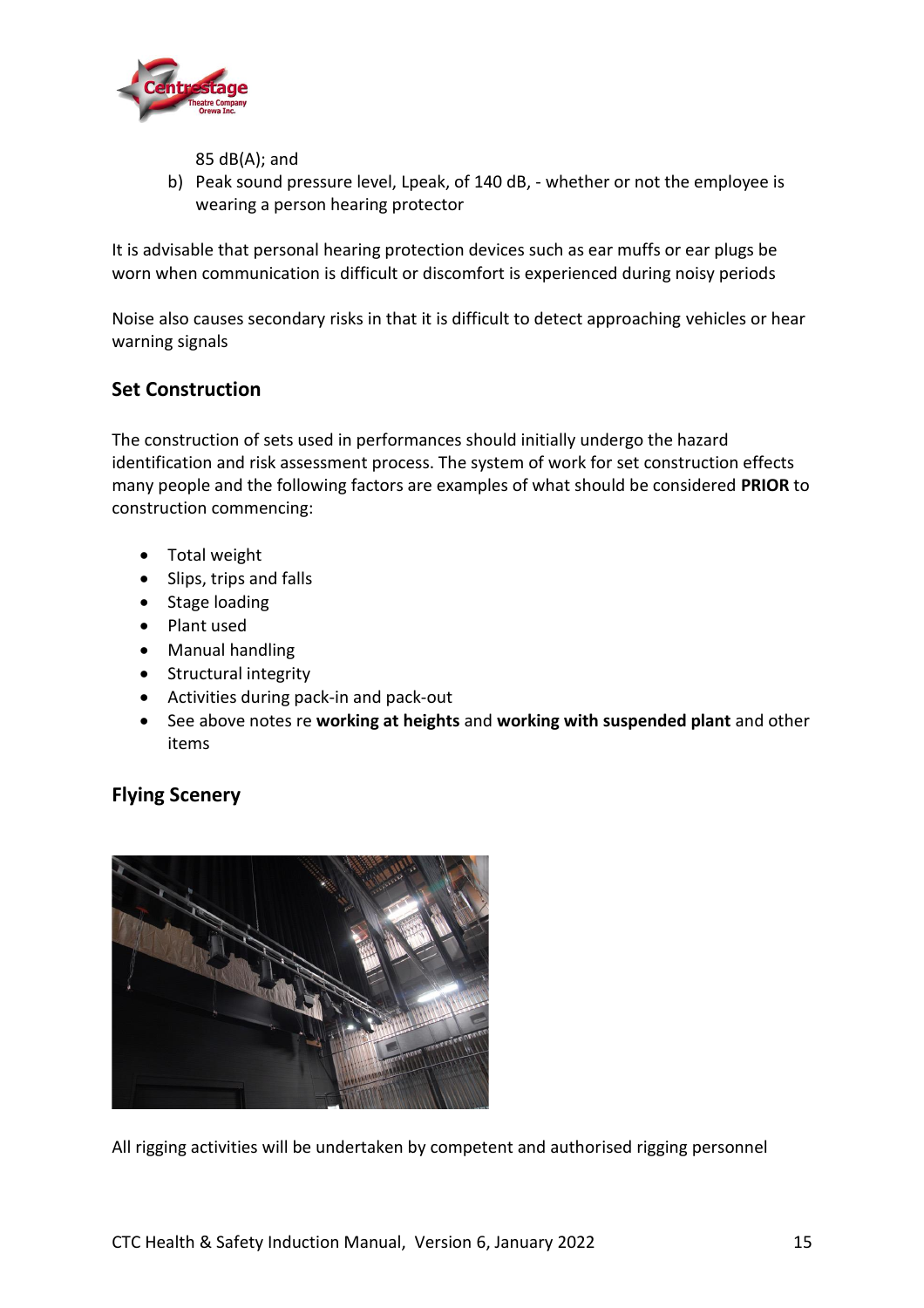

Only trained and authorized personnel are permitted to operate the truss flying system at the theatre

The correct Personal Protection Equipment (PPE) will be worn at all times – in particular, any person performing work in the Genie Lift will be required to wear a harness and anyone operating the Genie Lift from the ground will be required to wear a hard hat provided by the venue

No personnel will be allowed on the auditorium floor when work is being undertaken in the roof or underneath the fly tower when it is in operation

Only approved materials may be used to suspend scenery from the trusses

Only properly constructed scenery is to be suspended from the trusses

Use of the flying system must be discussed with the **CTC designated technician** and **Theatre Manager** no less than **14 days** prior to packing-in to the theatre for performance

#### **Special Notice Required**

Please advise venue management if you intend to use any of the following:

- Naked flame
- Pyrotechnics
- Lasers
- Smoke and Haze
- Flying Truss System

Full **Hazard and Risk identification and management procedures** will have to be undertaken and necessary licences/documentation provided before permission will be granted to undertake the above activities

#### **Hot Work**

Hot Work is defined as an activity that generates a potential source of ignition. Hot works include arc welding, oxygen and acetylene welding or cutting, metal grinding or the use of any naked flame

ALL hot activities must undergo a **hazard identification and risk assessment**. No hot work should be performed without appropriate fire fighting measures on standby

Please ensure the **venue management** are notified of any planned activity involving hot work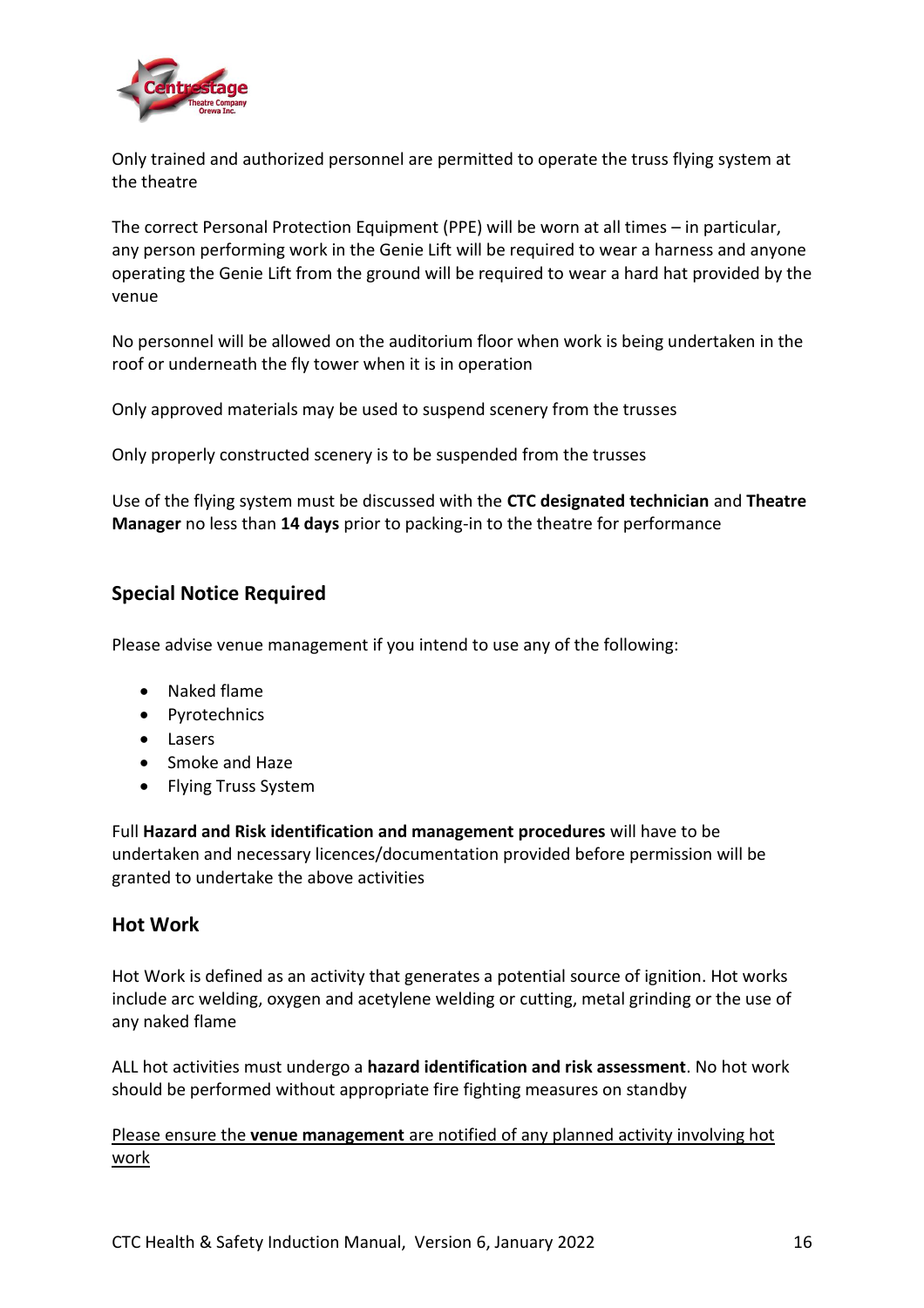

### **Traffic Management**

The movement of traffic around the venue presents a risk to the health and safety of all users

• Always obey signage regarding traffic movement and parking

#### **Overcrowding**

**Centrestage Theatre, Orewa** is limited to 300 Patrons and staff. Aisles and doorways are to be kept free of obstructions at ALL times, i.e.

- Additional seating
- Un-seated patrons
- Ushers
- Prams
- Tripods for filming
- Scenery

#### **NO ITEMS, OR PEOPLE ARE EVER ALLOWED IN THE AISLES OR STAIRWAYS DURING THE PERFORMANCE**

#### **Slips, Trips and Falls**



Injuries from slipping, tripping or falling can occur as a result of various trip hazards i.e.

- Unsecured cabling on the floor
- Slippery surfaces
- Spilt liquid
- Unstable structures
- Open orchestra pits and unsafe systems of work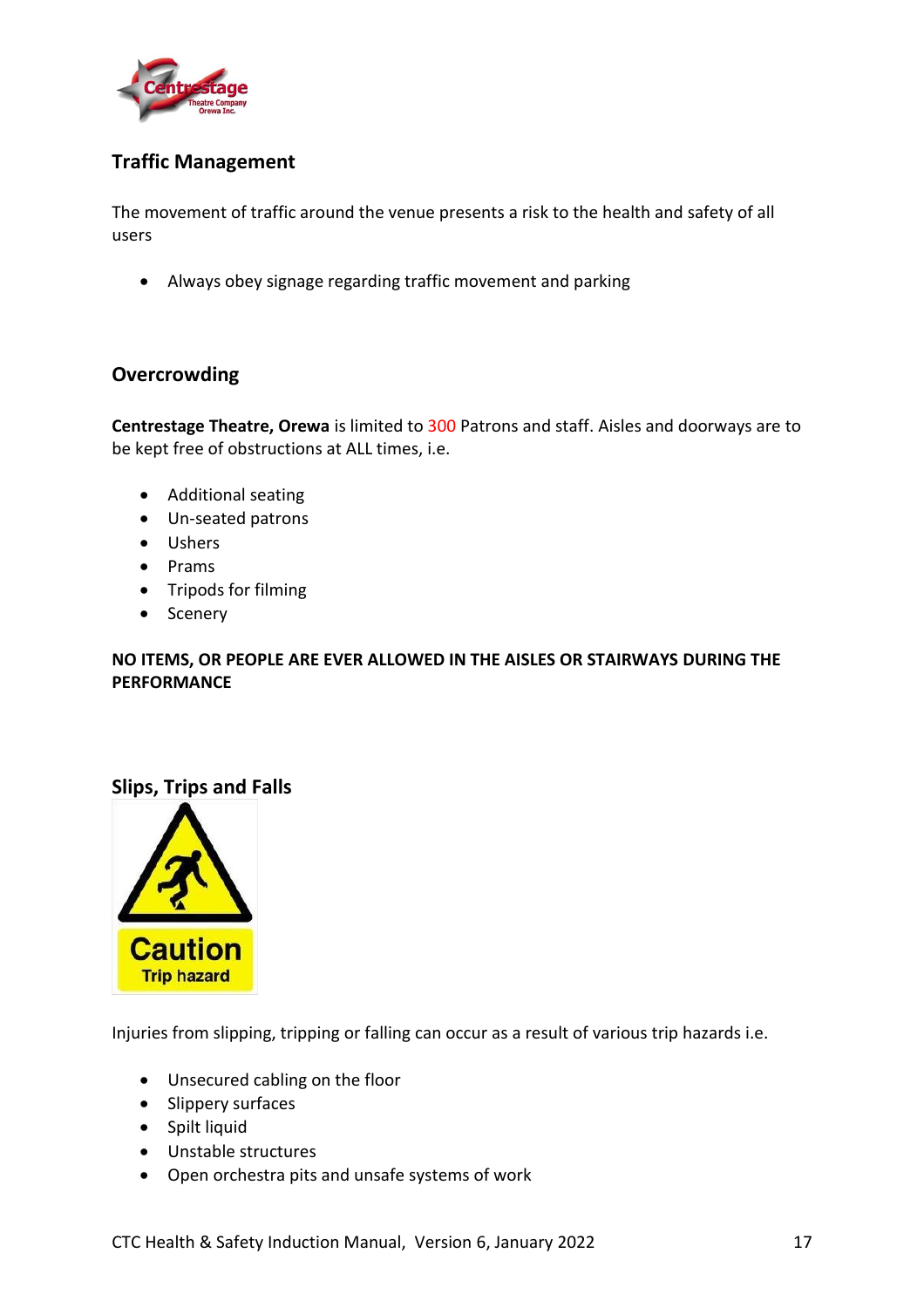

Take all precautions to manage, minimise and/or eliminate risk from all of the above

### **Accident and Incident Reporting**

Report all accidents, incidents and near misses to the **Theatre Management** (includes **FOH Manager, Box Office Manager** and **CTC designated technician**), as soon as possible, preferably on the day they occur, no matter how minor.

Incident/Accident reporting forms are found on the Health & Safety shelf in the theatre box office. See further information on Page 20 of this handbook Unreported events will not be acted upon, and chances are they will reoccur, with the possible result of severe injury

Your inaction may result in the next person being injured

#### **Workplace Violence**

Everybody should feel comfortable at the theatre with the knowledge they will not be bullied, harassed or victimised

In the event of a hostile situation personnel should try the following:

- Do not aggravate the situation
- Attempt to walk away
- Gain the attention of another member of the company or staff
- Do not confront the aggressor
- Maintain a neutral stance
- Should staff/patrons/company be at risk call the police do not put yourself at risk

#### **First Aid**

The theatre has first aid kits in the main kitchen (off the foyer), this kit is always unlocked. Kits are also in the dressing room and in the extension/rehearsal room. The keys for these two cabinets should be held by the **Stage Manager** and/or **Production Manager** during rehearsals and performances and should be open and available during all rehearsals and performances. Keys are also available from the **FOH/Box Office Managers** and the **Theatre Manager**

#### **Children**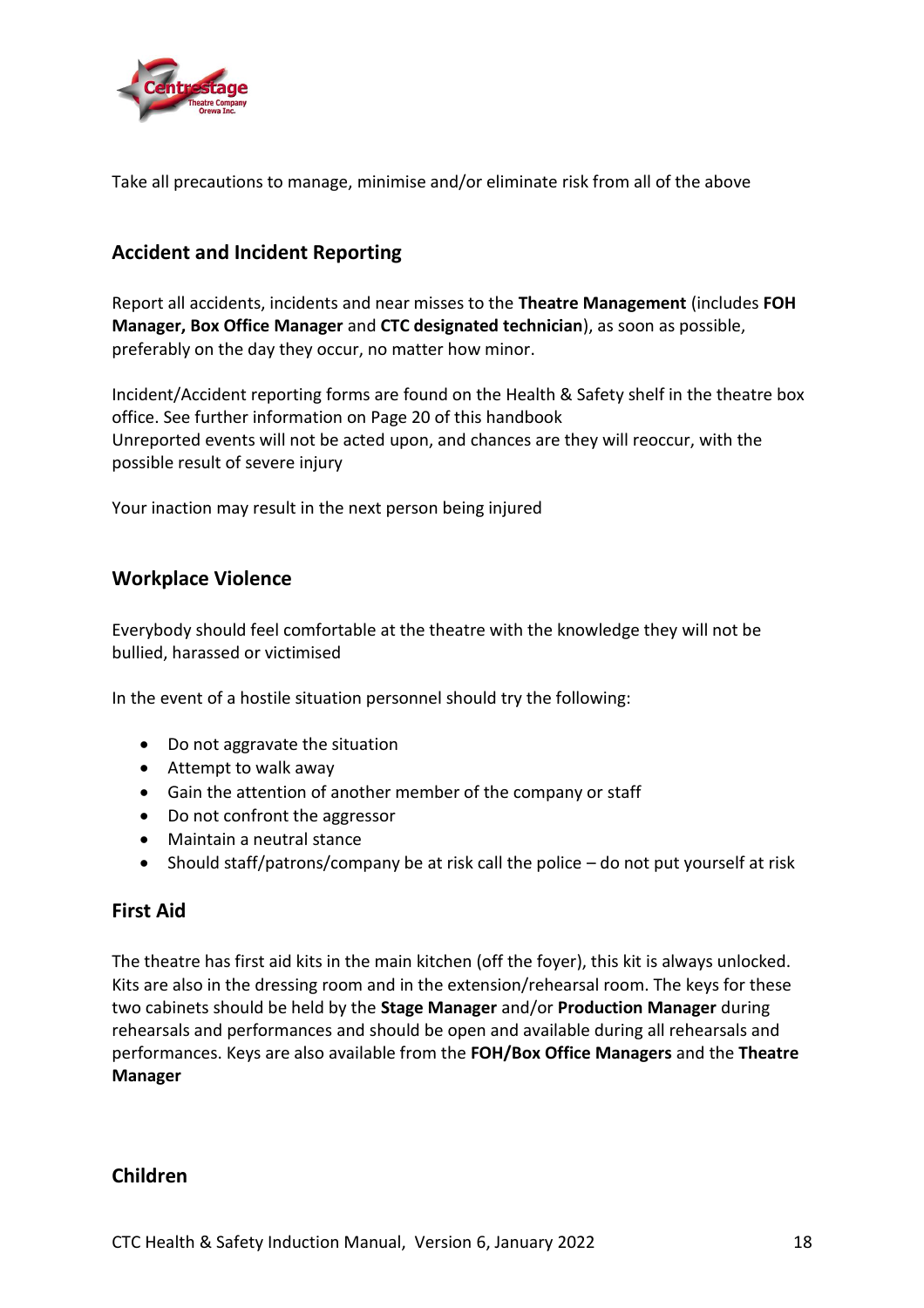

Children in your care **must** be fully supervised at all times by qualified people. Children must not be left alone in any part of the venue and may not be allowed to play on stairs (Foyer and Auditorium) or access the stage and backstage areas unless under strict supervision by authorised persons

Productions involving children and minors **must** have a first-aider or nominated person responsible for first-aid response attached to the production and there **must** be a company member(s) specifically tasked to the care and safety of the children or minors at all times, appropriate to the number of children or minors involved (approx. one to every five depending on age and time of day)

#### **In Summary – You now know that**

- Theatres are workplaces and as such can be dangerous places
- The Centrestage Theatre staff, members, hirers, volunteers, contractors and visitors **ALL** have a collective and personal responsibility to look after Health and Safety
- All activities at the theatre must undergo **Hazard identification** and **Risk assessment** before commencement
- Do not use equipment or perform any activity unless you are trained, qualified or authorized by the venue management
- Be aware of what you do and that it may affect your safety and the safety of others

#### Please refer to the manual

A Guide for Safe Working Practices in the New Zealand Theatre and Entertainment Industry at

#### [www.etnz.org](http://www.etnz.org/)

For further advice, safety recommendations and guidelines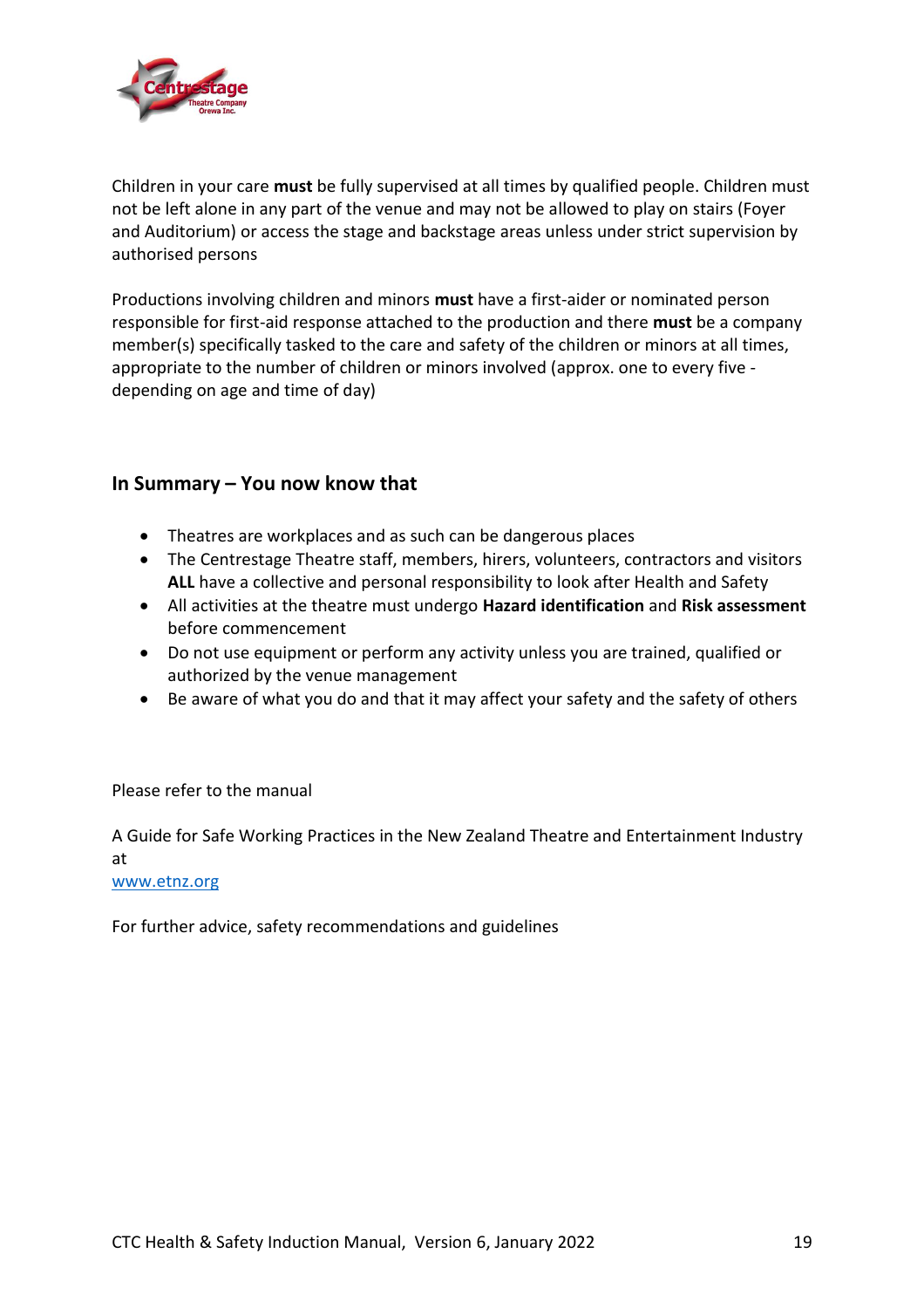

# **ACCIDENT AND INCIDENT RECORDING, REPORTING AND INVESTIGATION PROCEDURES**

- All accidents and incidents must be notified to the **Theatre Manager** immediately, in person. If the **Theatre Manager** is not available then report to the designated **Person in Charge** and then contact the **Theatre Manager** as soon as possible and practicable, preferably within 12 hours of the event)
- All incidents and non-serious harm accidents must be recorded by the **Theatre Manager/Person in Charge** on the Accident/Incident Register included in this Safety Handbook and recorded in the **Stage Managers** notes if the incident occurs during a performance or rehearsal
- All notifiable events and/or accidents to any persons e.g. employee(s), members, volunteers, hirers, contractors or visitors are to be treated as emergencies. Emergency procedures must be followed immediately, and appropriate services called i.e. Ambulance, Fire, Police. NOTE that these must also be notified to Worksafe NZ as soon as possible
- A "Notification of Circumstances of Accident or Serious Harm" form is to be forwarded to the nearest Worksafe NZ Office within seven (7) days of the event
- Inform all employees/company members/volunteers (as appropriate to the incident) of the outcome of the accident/incident investigation, i.e. new hazard identified and the hazard controls. Make sure to update this manual as necessary

# **Definition of Notifiable Event**

- **Death of a Person**
- **A notifiable injury or illness**
- **A notifiable incident**

Below is the definition of Serious Harm as defined in the previous Health and Safety legislation

1. Any of the following conditions that amounts to or results in a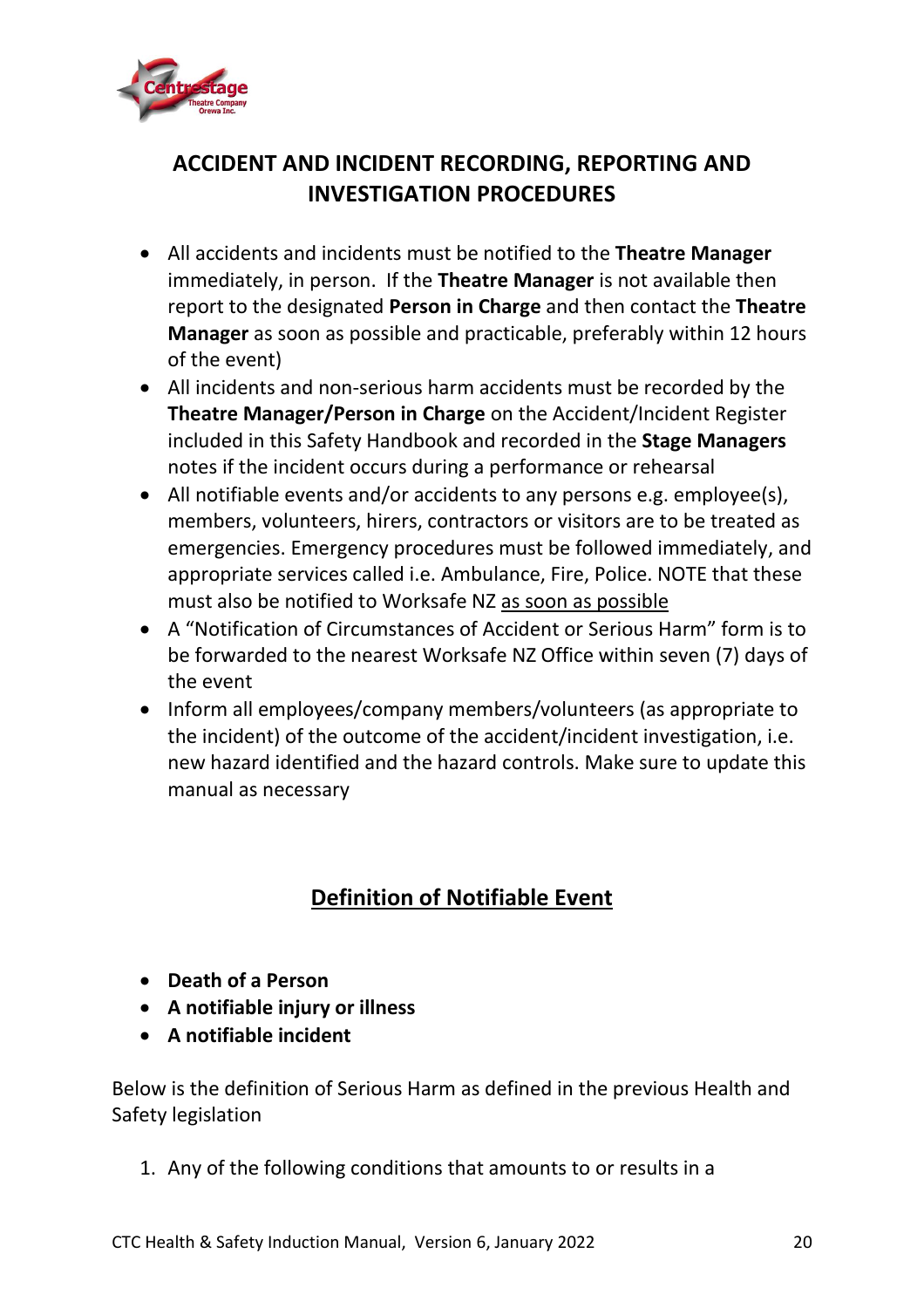

permanent loss of bodily functions, or temporary severe loss of bodily function:

- Respiratory disease
- Noise-induced hearing loss
- Neurological disease
- Cancer
- Dermatological disease
- Comunicable disease
- Musculoskeletal disease
- Illness caused by exposure to infected material
- Decompression sickness
- Poisoning
- Vision impairment
- Chemical or hot metal burn of eye
- Penetrating wound of eye
- Bone fracture
- Laceration
- Crushing
- 2. Amputation of body part
- 3. Burns requiring referral to a specialist registered medical practitioner or specialist outpatient clinic
- 4. Loss of consciousness from lack of oxygen
- 5. Loss on consciousness, or acute illness requiring treatment by a registered medical practitioner, from absorption, inhalation, or ingestion, of any substance
- 6. Any harm that causes person harmed to be hospitalised for a period of 48 hours or more commencing within 7 days of harms occurrence
- 7. Harm also includes physical or mental harm caused by work-related stress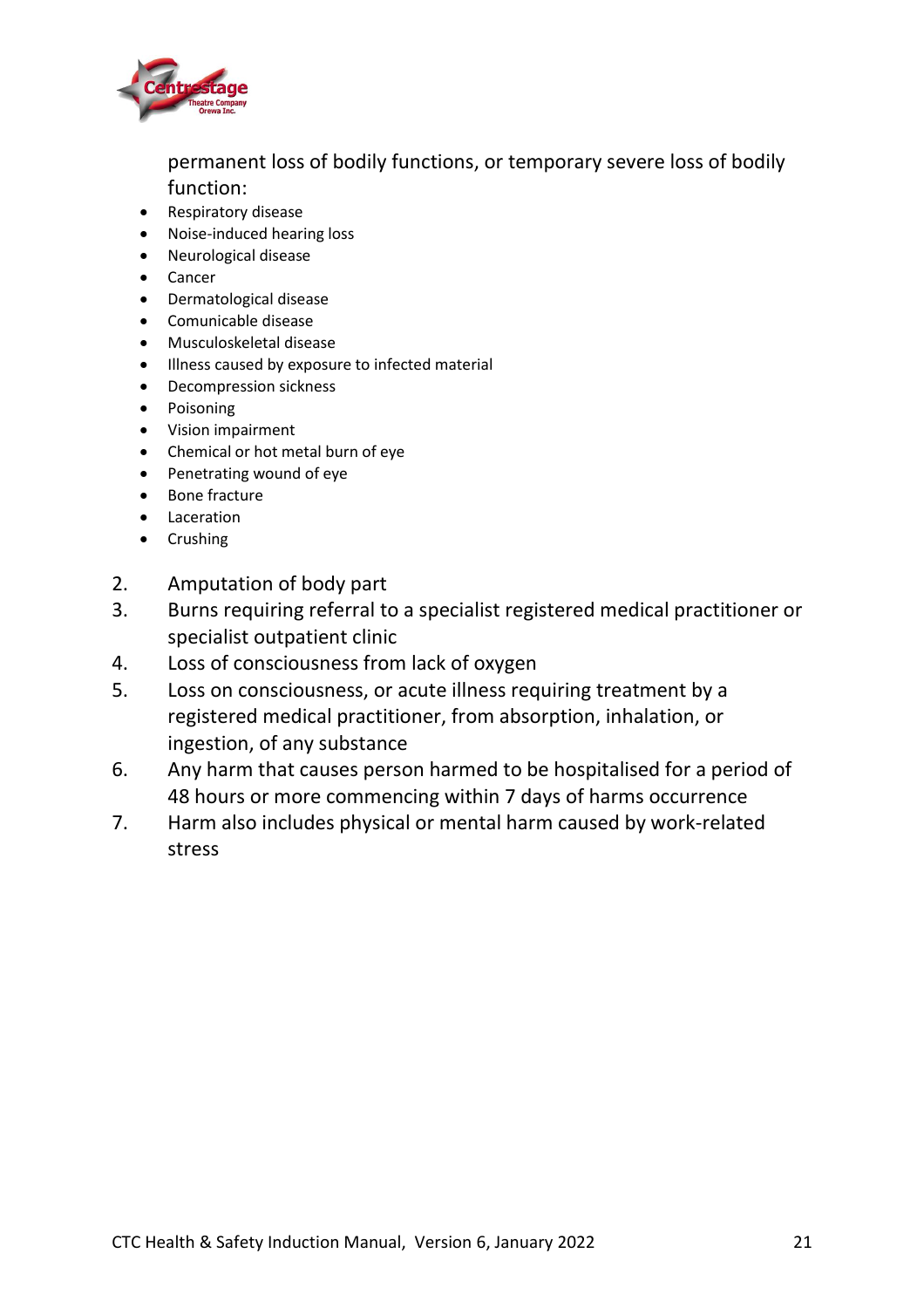

# **ACCIDENT/INCIDENT REGISTER**

| <b>Name</b> | <b>Time</b><br>and<br><b>Date</b> | <b>Description of</b><br>Injury | When and How Accident or<br><b>Incident Happened</b> | Recorded<br>into Hazard<br>Register |           |
|-------------|-----------------------------------|---------------------------------|------------------------------------------------------|-------------------------------------|-----------|
|             |                                   |                                 |                                                      | Yes                                 | <b>No</b> |
|             |                                   |                                 |                                                      |                                     |           |
|             |                                   |                                 |                                                      |                                     |           |
|             |                                   |                                 |                                                      |                                     |           |
|             |                                   |                                 |                                                      |                                     |           |
|             |                                   |                                 |                                                      |                                     |           |
|             |                                   |                                 |                                                      |                                     |           |
|             |                                   |                                 |                                                      |                                     |           |
|             |                                   |                                 |                                                      |                                     |           |
|             |                                   |                                 |                                                      |                                     |           |
|             |                                   |                                 |                                                      |                                     |           |
|             |                                   |                                 |                                                      |                                     |           |
|             |                                   |                                 |                                                      |                                     |           |
|             |                                   |                                 |                                                      |                                     |           |
|             |                                   |                                 |                                                      |                                     |           |
|             |                                   |                                 |                                                      |                                     |           |
|             |                                   |                                 |                                                      |                                     |           |
|             |                                   |                                 |                                                      |                                     |           |
|             |                                   |                                 |                                                      |                                     |           |

**NB:** All Serious Harm accidents must also be recorded on "Notification of Circumstances of Accident or Serious Harm" form, and forwarded to the nearest Worksafe NZ Office within 7 days of the event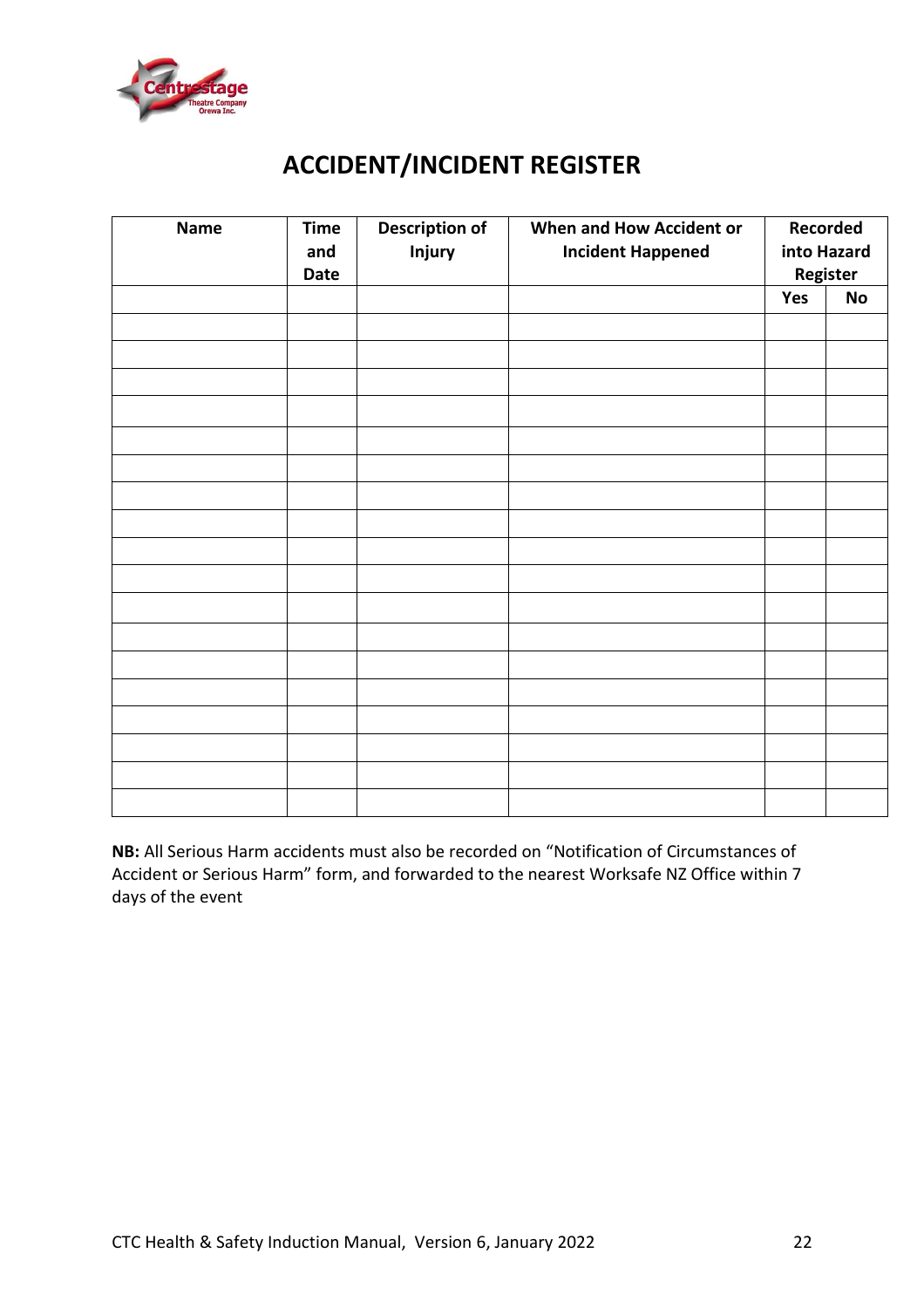

# **PERSONNEL ACKNOWLEDGEMENT**

# **I have read, and understand, this Health and Safety Manual. In particular:**

- Hazards I may be exposed to (including Hazard control measures)
- Accident/Incident reporting requirements; and
- Emergency procedures
- Policies regarding Discrimination and Harrassment
- Centrestage Theatre Company Code of Conduct

I agree to abide by all the rules and procedures of the theatre contained in this hand book and in the theatre evacuation plan, and/or communicated to me by Theatre Management

| Name: _______________________________ |  |
|---------------------------------------|--|
|                                       |  |

CTC Health & Safety Induction Manual, Version 6, January 2022 23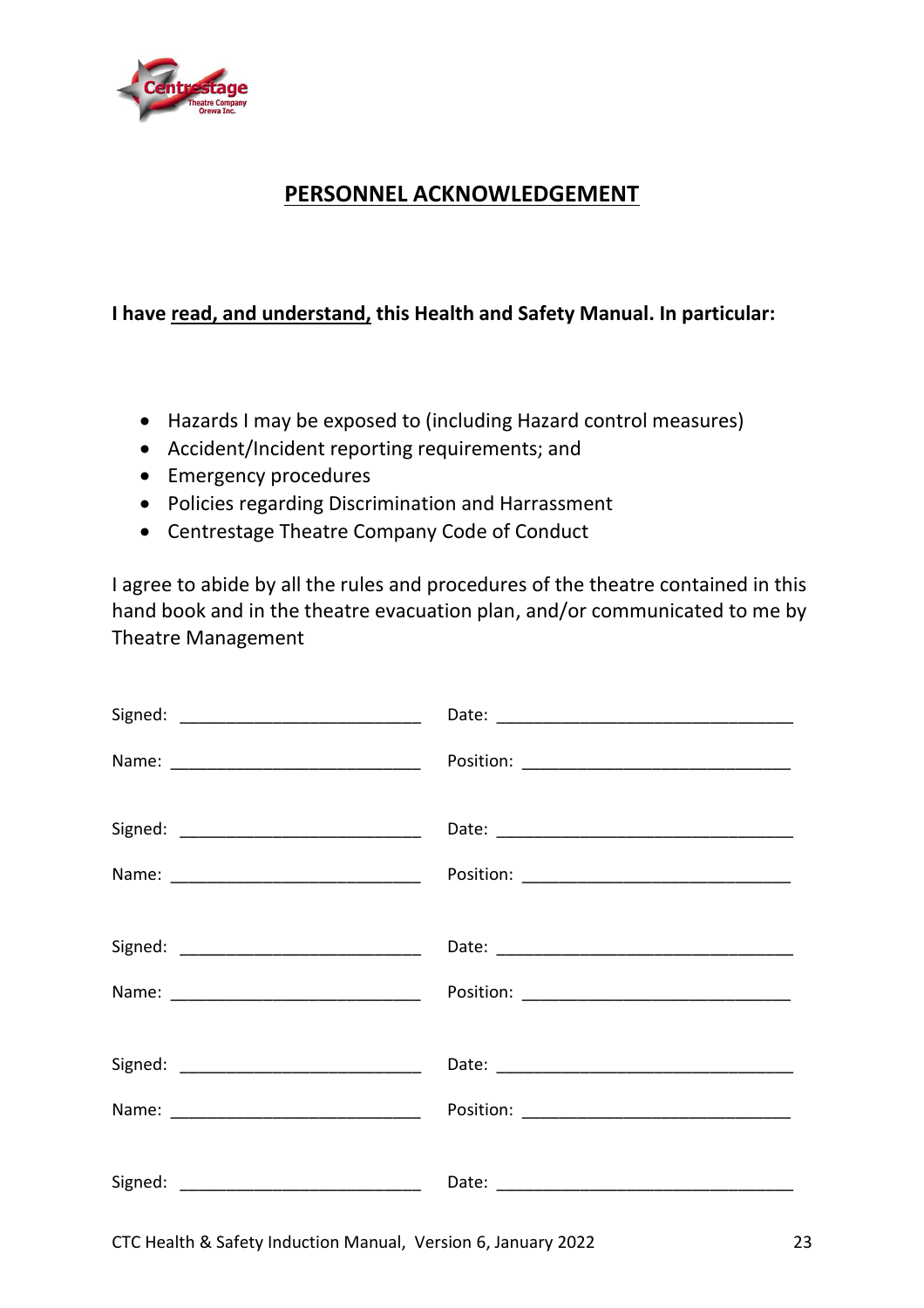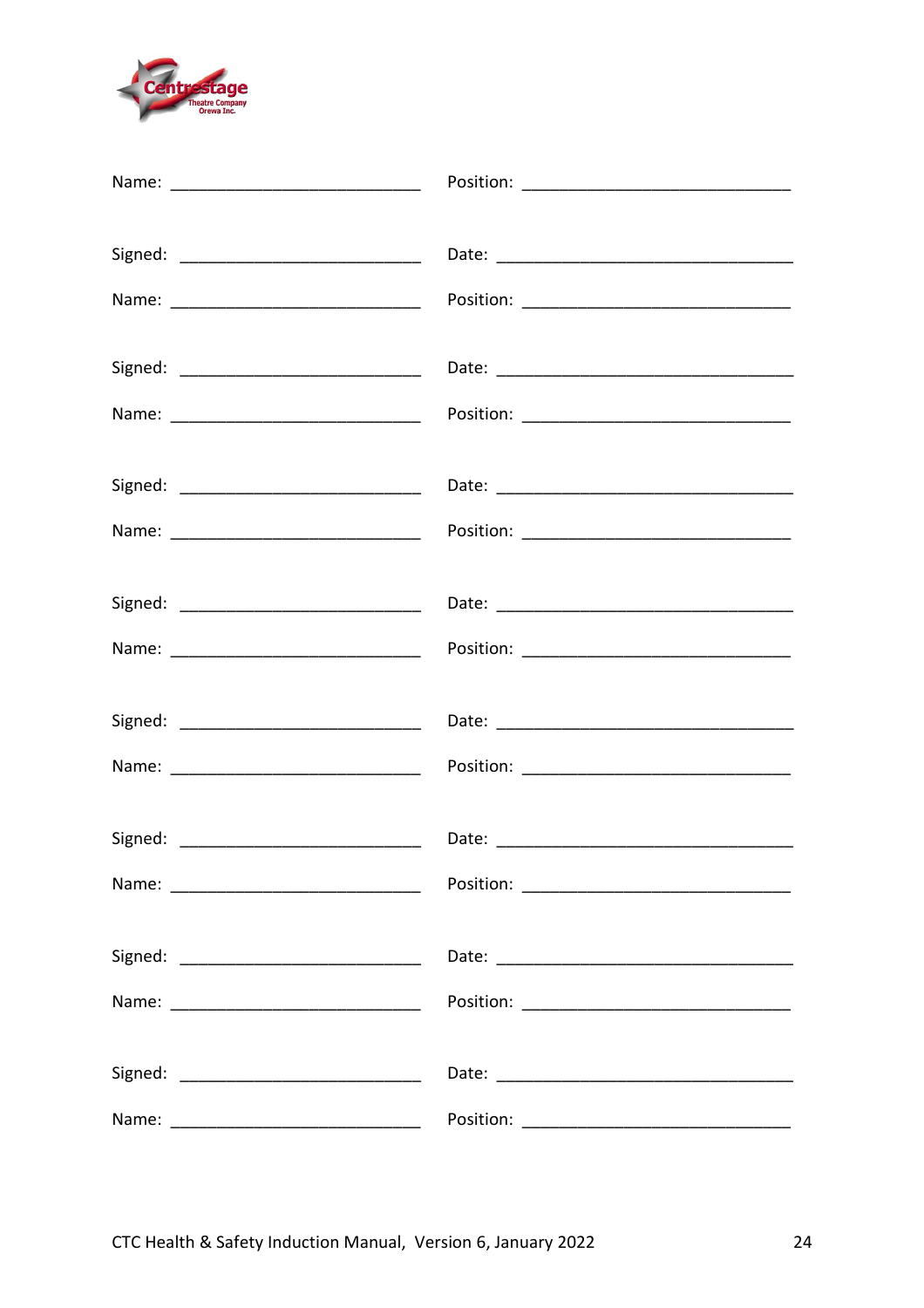

|         | Position: _________________________________ |
|---------|---------------------------------------------|
|         |                                             |
|         |                                             |
|         |                                             |
|         |                                             |
|         |                                             |
|         |                                             |
|         |                                             |
|         |                                             |
|         |                                             |
|         |                                             |
|         |                                             |
|         |                                             |
| Signed: |                                             |
|         |                                             |
|         |                                             |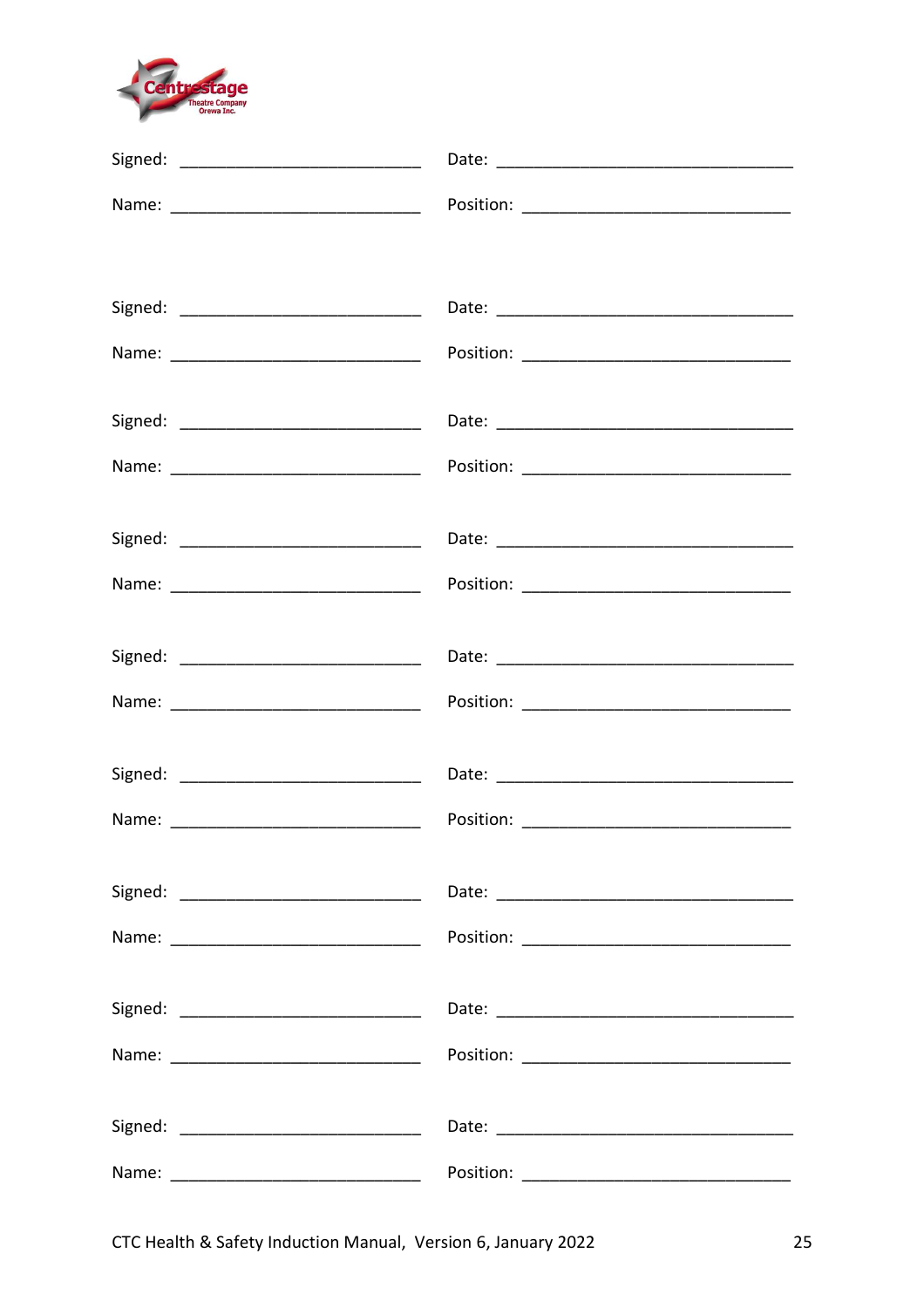

| Signed: | Date:     |
|---------|-----------|
|         |           |
| Name:   | Position: |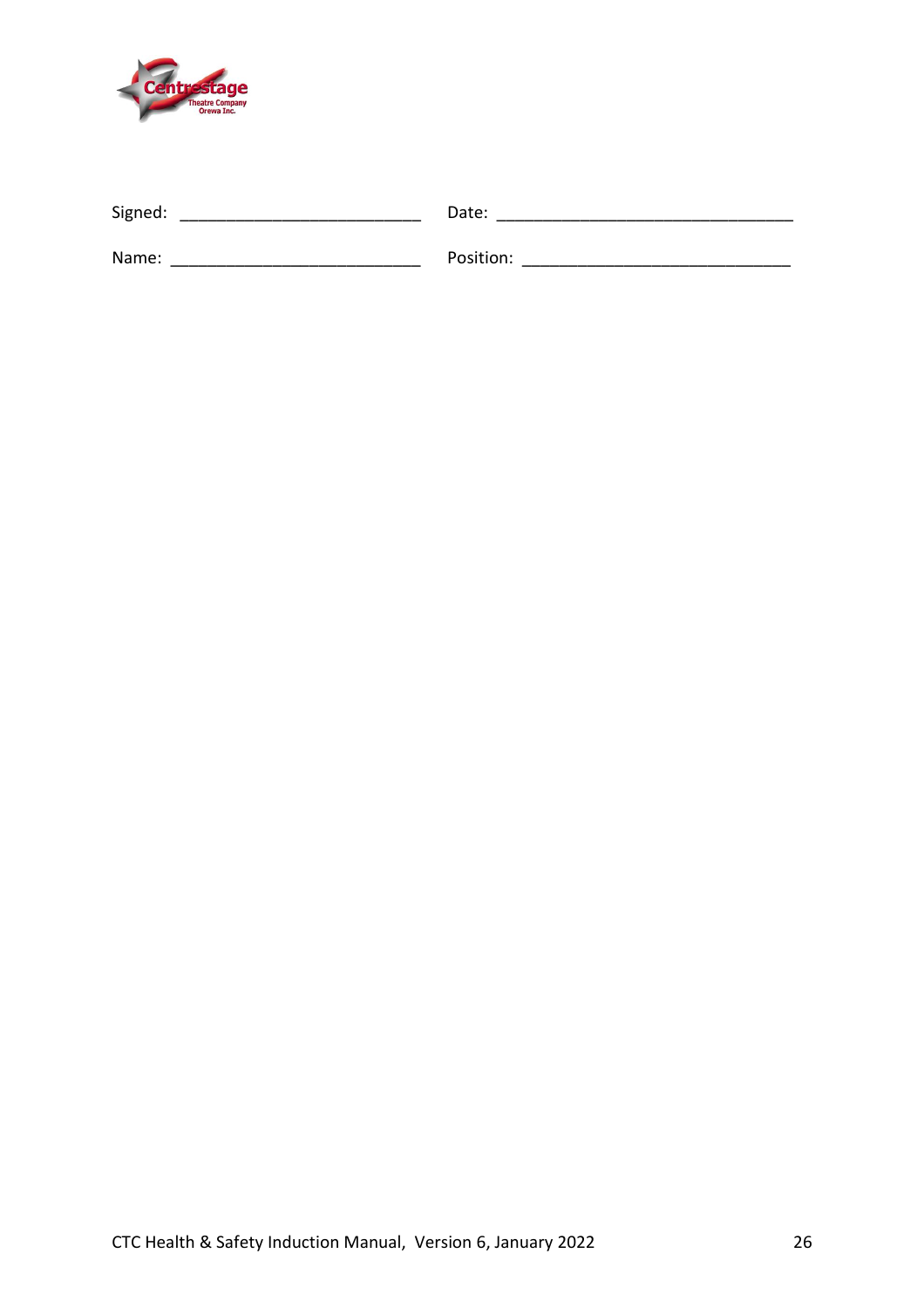

# **Centrestage Theatre Company Evacuation Procedure**

- o **FIRST RESPONSE (to be co-ordinated by the designated Chief Fire Safety Officer)**
- $\circ$  If smoke or fire is discovered, immediately activate the fire alarm, (or if the alarm sounds first) and call the **Fire Service**
- o **TO CALL EMERGENCY SERVICES:**
- o **DIAL 111 AND ASK FOR THE SERVICE REQUIRED**
- $\circ$  Give address/location of the Centrestage Theatre which is 60 Centreway Road, Orewa, (located behind Council Service Centre Building), Give the nearest road or intersection which is Riverside Road
- o The **Technical Operator** (or their delegate) will bring up the lights and turn down any sound.
- o The **Stage Manager** will walk onstage and calmly announce "LADIES AND GENTLEMEN IT IS NECESSARY TO EVACUATE THE THEATRE. PLEASE EXIT CALMLY BY YOUR NEAREST EMERGENCY EXIT, AS INDICATED BY THE USHERS, AND ASSEMBLE ON THE GRASSED AREA IN FRONT OF THE MAIN DOORS, AWAY FROM THE BUILDING" (Unless the alarm is already sounding as CTC has an automated recorded instruction, in this case **Stage Manager** complies with instructions and ensures safe exit of all performers and crew from front of stage to back of building)
- o The **Fire Safety Wardens (volunteer ushers)** will have put on high viz vests (located under the usher's seats) and use torches provided.
- o The **Fire Safety Wardens (volunteer ushers)** will open the exit doors and call firmly: **"**THIS WAY PLEASE" and direct people through the emergency exit doors and out of the venue… The priority is evacuation of all people in the building
- o The **Stage Manager** will ensure the evacuation of all cast and crew through appropriate designated emergency doors and with the **Chief Fire Safety Officer** will search the venue, if it is safe to do so, to ensure all areas are clear.
- o The **Front of House Manager** together with the designated **Fire Safety Wardens (volunteer ushers),** will ensure that any disabled and wheelchair patrons are assisted from the venue. The meeting point is on the grassed area outside the main doors to the Theatre, away from the building (Alternative assembly point is the carpark at the rear of the building, away from the building)
- o The **Chief Fire Safety Officer** will report to the control panel outside the front doors of the building (wearing high viz vest and with fire warden paddle) and await the **Fire Service.**
- o All persons are to assemble at the designated area and will remain there until otherwise directed by the **Chief Fire Safety Officer** or the **Fire Service.**

#### **REMEMBER:**

- **WALK, DO NOT RUN.**
- **AVOIDANCE OF PANIC IS ESSENTIAL**